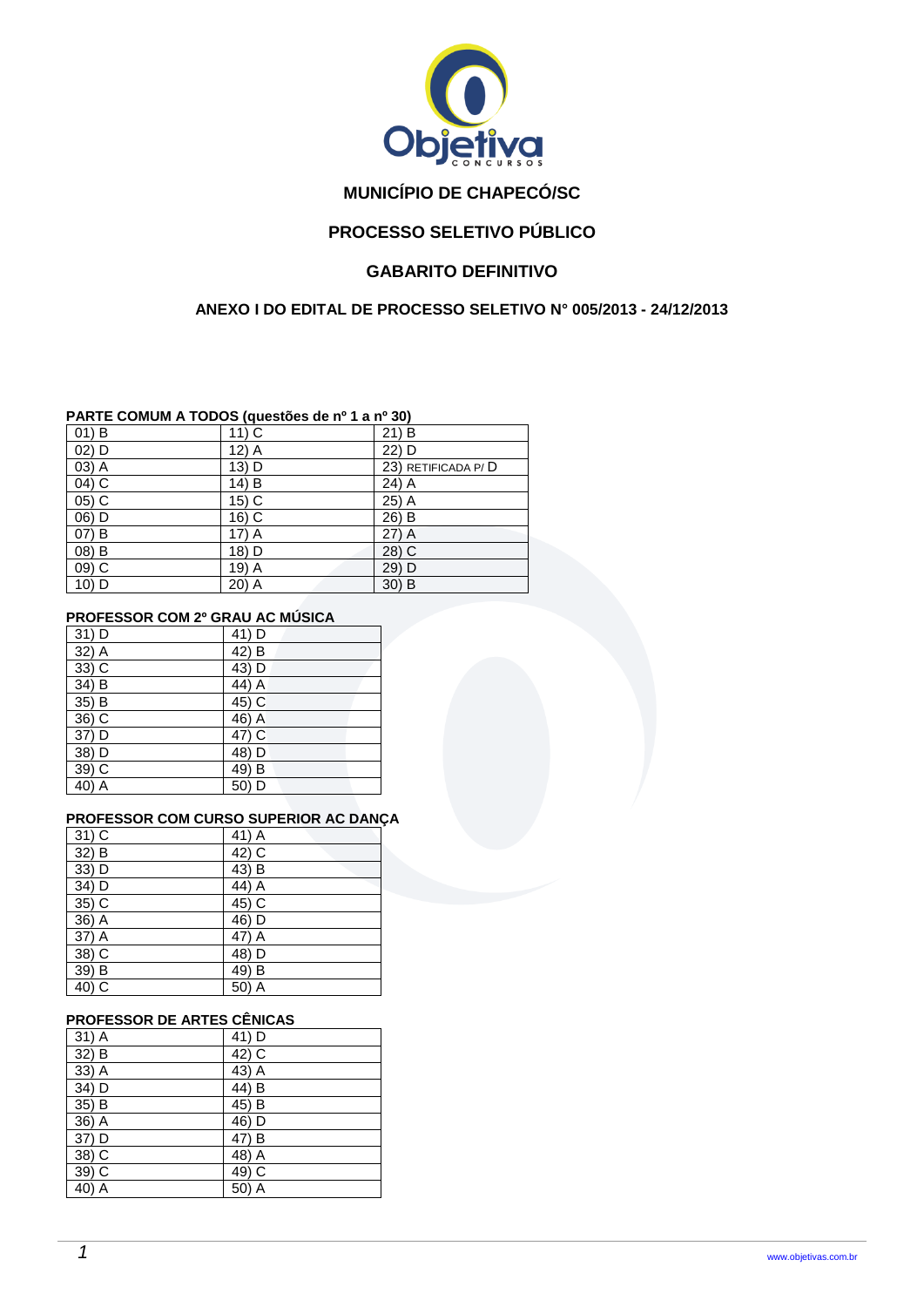

### **PROFESSOR DE ARTES PLÁSTICAS**

| $31)$ B | 41) A               |
|---------|---------------------|
| 32) D   | 42) A               |
| 33) B   | 43) B               |
| 34) C   | 44) C               |
| 35) A   | 45) C               |
| 36) C   | 46) A               |
| 37) C   | 47) B               |
| 38) D   | 48) D               |
| 39) A   | 49) D               |
| 40) B   | 50)<br>$\mathsf{A}$ |

## **PROFESSOR DE MÚSICA COM LICENCIATURA PLENA OU BACHARELADO**

| $31)$ C | 41) C |
|---------|-------|
| 32) C   | 42) D |
| 33) B   | 43) C |
| 34) B   | 44) B |
| 35) C   | 45) B |
| 36) A   | 46) C |
| 37) A   | 47) D |
| $38)$ B | 48) B |
| 39) A   | 49) D |
| 40) C   | 50) C |

## **PROFESSOR/ATENDIMENTO EDUCACIONAL ESPECIALIZADO (SALA DE RECURSOS MULTIFUNCIONAIS)**

| $31)$ C | 41) B |
|---------|-------|
| 32) D   | 42) B |
| 33) C   | 43) A |
| 34) A   | 44) A |
| 35) A   | 45) C |
| 36) C   | 46) D |
| 37) C   | 47) B |
| 38) B   | 48) C |
| 39) A   | 49) D |
| 40) D   | 50) C |

## **PROFESSOR/EDUCAÇÃO INFANTIL**

| $31)$ C | 41) B |
|---------|-------|
| 32) B   | 42) C |
| 33) D   | 43) D |
| 34) A   | 44) C |
| 35) B   | 45) A |
| 36) A   | 46) B |
| 37) C   | 47) D |
| 38) B   | 48) A |
| 39) D   | 49) C |
| 40) C   | 50) D |

## **PROFESSOR/INSTRUTOR DE LIBRAS**

| $31)$ B | 41) C |
|---------|-------|
| 32) D   | 42) B |
| 33) C   | 43) D |
| 34) A   | 44) B |
| 35) D   | 45) A |
| 36) C   | 46) B |
| 37) A   | 47) D |
| 38) B   | 48) C |
| 39) B   | 49) C |
| 40) A   | 50) B |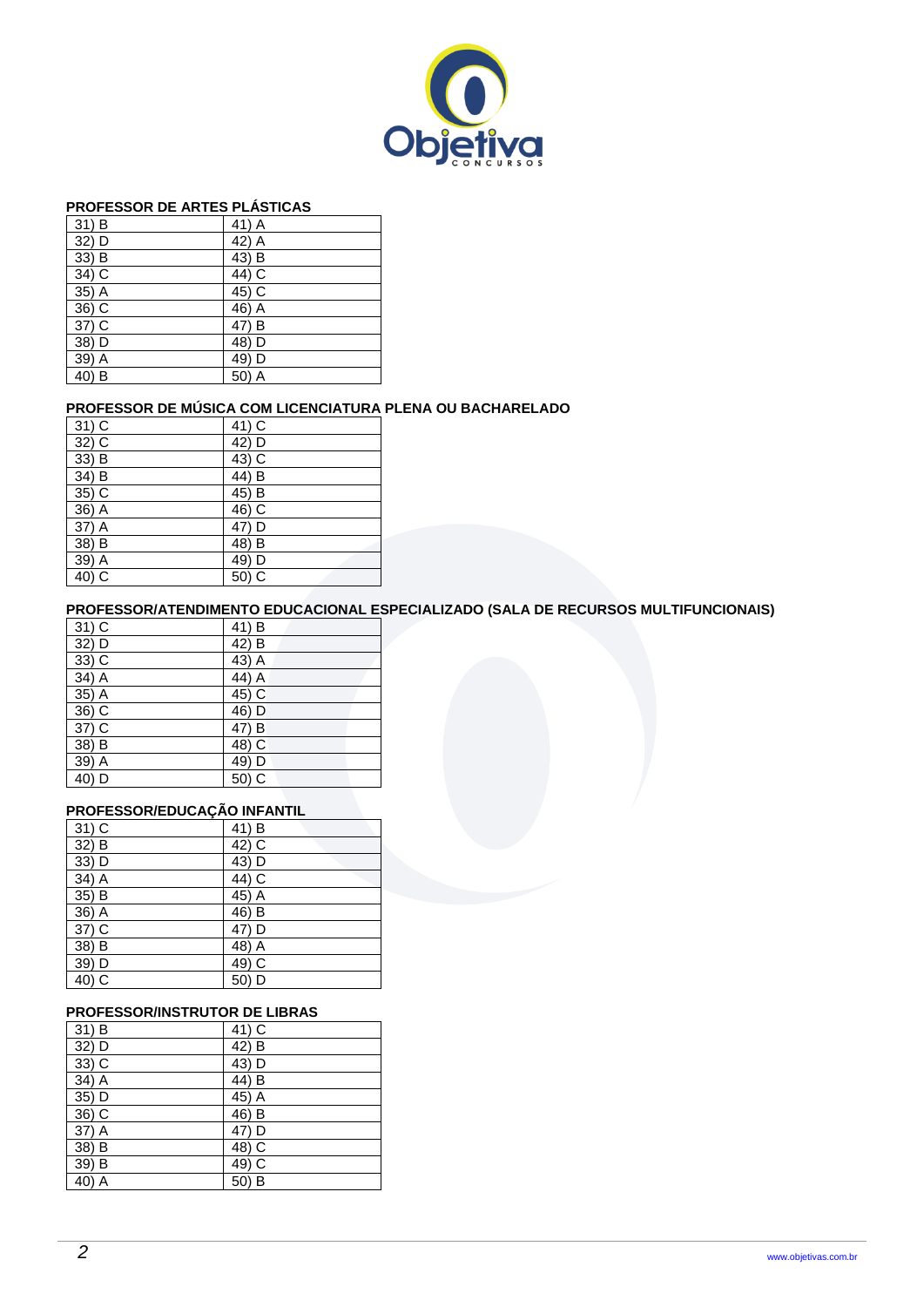

#### **PROFESSOR/SEGUNDO PROFESSOR**

| 31) B | 41) A    |
|-------|----------|
| 32) D | 42) C    |
| 33) C | 43) B    |
| 34) C | 44) A    |
| 35) D | 45) B    |
| 36) A | 46) D    |
| 37) B | 47) C    |
| 38) A | 48) A    |
| 39) B | 49) D    |
| 40) B | B<br>50) |

## **PROFESSOR/1ª A 5ª SÉRIE E EJA**

| 31) A | 41) C |
|-------|-------|
| 32) A | 42) A |
| 33) D | 43) A |
| 34) B | 44) D |
| 35) D | 45) C |
| 36) B | 46) B |
| 37) B | 47) A |
| 38) C | 48) C |
| 39) C | 49) B |
| 40) D | 50) D |

# **PROFESSOR/1ª A 9ª SÉRIE: ENSINO RELIGIOSO**

| 31) B | 41) B |
|-------|-------|
| 32) C | 42) A |
| 33) D | 43) D |
| 34) A | 44) D |
| 35) A | 45) B |
| 36) C | 46) A |
| 37) D | 47) C |
| 38) C | 48) A |
| 39) B | 49) C |
| 40) A | 50) D |

## **PROFESSOR/6ª A 9ª SÉRIE E EJA: ARTE**

| 31) A | 41) B |
|-------|-------|
| 32) D | 42) C |
| 33) B | 43) C |
| 34) A | 44) A |
| 35) A | 45) A |
| 36) B | 46) C |
| 37) D | 47) C |
| 38) D | 48) B |
| 39) C | 49) D |
| 40) C | 50) D |

## **PROFESSOR/6ª A 9ª SÉRIE E EJA: CIÊNCIAS**

| 31) A | 41) C |
|-------|-------|
| 32) D | 42) C |
| 33) A | 43) B |
| 34) C | 44) A |
| 35) B | 45) B |
| 36) D | 46) C |
| 37) B | 47) D |
| 38) A | 48) A |
| 39) C | 49) C |
| 40) A | 50) B |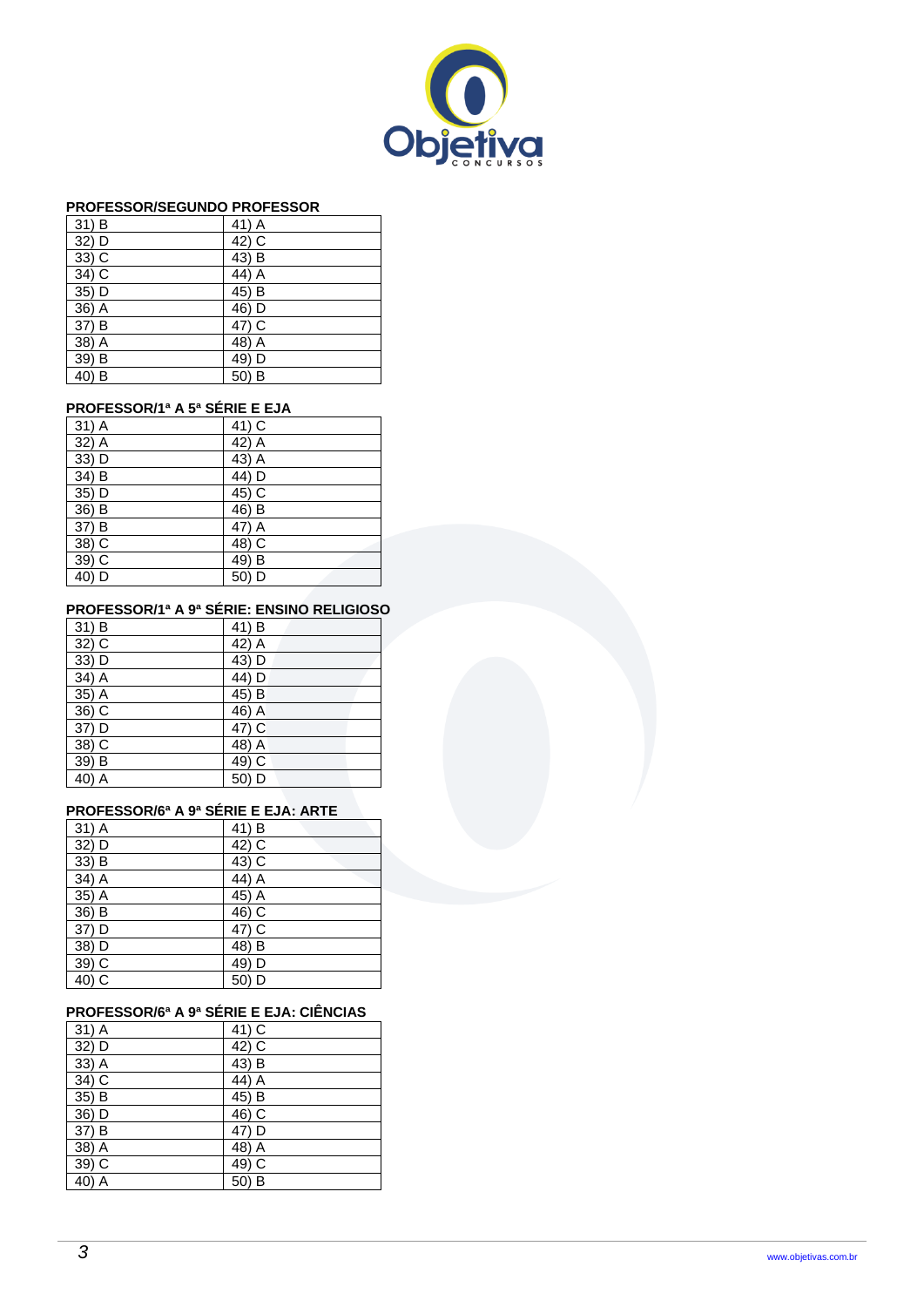

## **PROFESSOR/6ª A 9ª SÉRIE E EJA: EDUCAÇÃO FÍSICA**

|       | -     |
|-------|-------|
| 31) C | 41) A |
| 32) C | 42) B |
| 33) B | 43) D |
| 34) C | 44) C |
| 35) A | 45) A |
| 36) C | 46) B |
| 37) A | 47) C |
| 38) A | 48) A |
| 39) C | 49) D |
| 40) B | 50) A |

## **PROFESSOR/6ª A 9ª SÉRIE E EJA: GEOGRAFIA**

| 31) A   | 41) B |
|---------|-------|
| $32)$ C | 42) D |
| 33) D   | 43) C |
| 34) A   | 44) C |
| 35) A   | 45) A |
| 36) C   | 46) C |
| 37) C   | 47) B |
| 38) D   | 48) A |
| 39) B   | 49) D |
| 40) A   | 50) B |

### **PROFESSOR/6ª A 9ª SÉRIE E EJA: HISTÓRIA**

| 31) C   | 41) B |
|---------|-------|
| $32)$ C | 42) B |
| 33) B   | 43) C |
| 34) C   | 44) A |
| 35) A   | 45) C |
| 36) C   | 46) D |
| 37) A   | 47) A |
| 38) A   | 48) B |
| 39) D   | 49) D |
| 40) C   | 50) B |

## **PROFESSOR/6ª A 9ª SÉRIE E EJA: LÍNGUA ESTRANGEIRA - ESPANHOL**

| $31)$ A | 41) A |
|---------|-------|
| $32)$ C | 42) C |
| 33) D   | 43) A |
| 34) A   | 44) B |
| 35) A   | 45) D |
| 36) C   | 46) D |
| 37) D   | 47) B |
| 38) C   | 48) C |
| 39) B   | 49) A |
| 40) B   | 50) B |

## **PROFESSOR/6ª A 9ª SÉRIE E EJA: LÍNGUA ESTRANGEIRA - INGLÊS**

| 31) D | 41) A |
|-------|-------|
| 32) A | 42) C |
| 33) C | 43) D |
| 34) D | 44) A |
| 35) A | 45) B |
| 36) B | 46) C |
| 37) C | 47) C |
| 38) C | 48) D |
| 39) D | 49) B |
| 40) B | 50) C |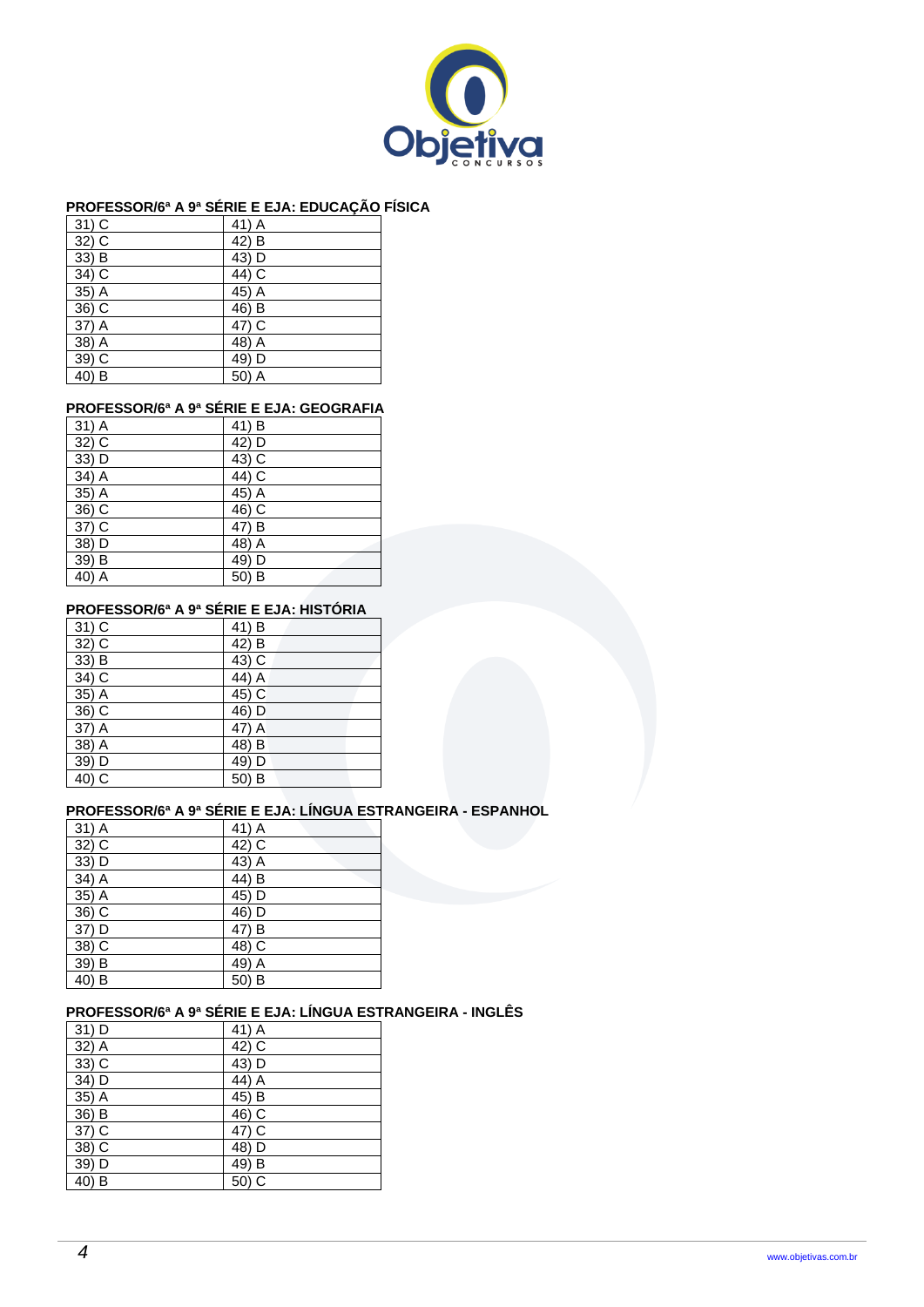

## **PROFESSOR/6ª A 9ª SÉRIE E EJA: LÍNGUA PORTUGUESA**

| $31)$ D | 41) D    |
|---------|----------|
| 32) C   | 42) A    |
| 33) C   | 43) B    |
| 34) D   | 44) D    |
| 35) B   | 45) A    |
| 36) B   | 46) C    |
| 37) A   | 47) C    |
| 38) C   | 48) A    |
| 39) B   | 49) D    |
| 40) B   | B<br>50) |

## **PROFESSOR/6ª A 9ª SÉRIE E EJA: MATEMÁTICA**

| 31) C    | 41) D |
|----------|-------|
| 32) C    | 42) B |
| 33) NULA | 43) C |
| 34) C    | 44) B |
| 35) A    | 45) A |
| 36) C    | 46) B |
| 37) A    | 47) D |
| 38) A    | 48) A |
| 39) C    | 49) B |
| 40) B    | 50) C |

## **PROFESSOR COM 2º GRAU AC MÚSICA**

| <b>PROFESSOR/1ª A 5ª SÉRIE E EJA</b> |       |         |         |  |
|--------------------------------------|-------|---------|---------|--|
| 31) D                                | 41) D | $51)$ A | $61)$ C |  |
| 32) A                                | 42) B | 52) A   | 62) A   |  |
| $33)$ C                              | 43) D | 53) D   | 63) A   |  |
| 34) B                                | 44) A | 54) B   | 64) D   |  |
| 35) B                                | 45) C | 55) D   | 65) C   |  |
| 36) C                                | 46) A | 56) B   | 66) B   |  |
| 37) D                                | 47) C | 57) B   | 67) A   |  |
| 38) D                                | 48) D | 58) C   | $68)$ C |  |
| 39) C                                | 49) B | 59) C   | 69) B   |  |
| 40) A                                | 50) D | $60)$ D | 70) D   |  |

### **PROFESSOR DE ARTES PLÁSTICAS PROFESSOR DE MÚSICA COM LICENCIATURA PLENA OU BACHARELADO**

| 31) B             | 41) A   | 51) C | 61) C   |
|-------------------|---------|-------|---------|
| $\frac{32}{33}$ B | $42)$ A | 52) C | 62) D   |
|                   | 43) B   | 53) B | $63)$ C |
| $34)$ C           | $44)$ C | 54) B | 64) B   |
| $35)$ A           | $45)$ C | 55) C | 65) B   |
| $36)$ C           | $46)$ A | 56) A | 66) C   |
| $37)$ C           | 47) B   | 57) A | $67)$ D |
| 38) D             | 48) D   | 58) B | 68) B   |
| 39) A             | $49)$ D | 59) A | $69)$ D |
| $40)$ B           | $50)$ A | 60) C | $70)$ C |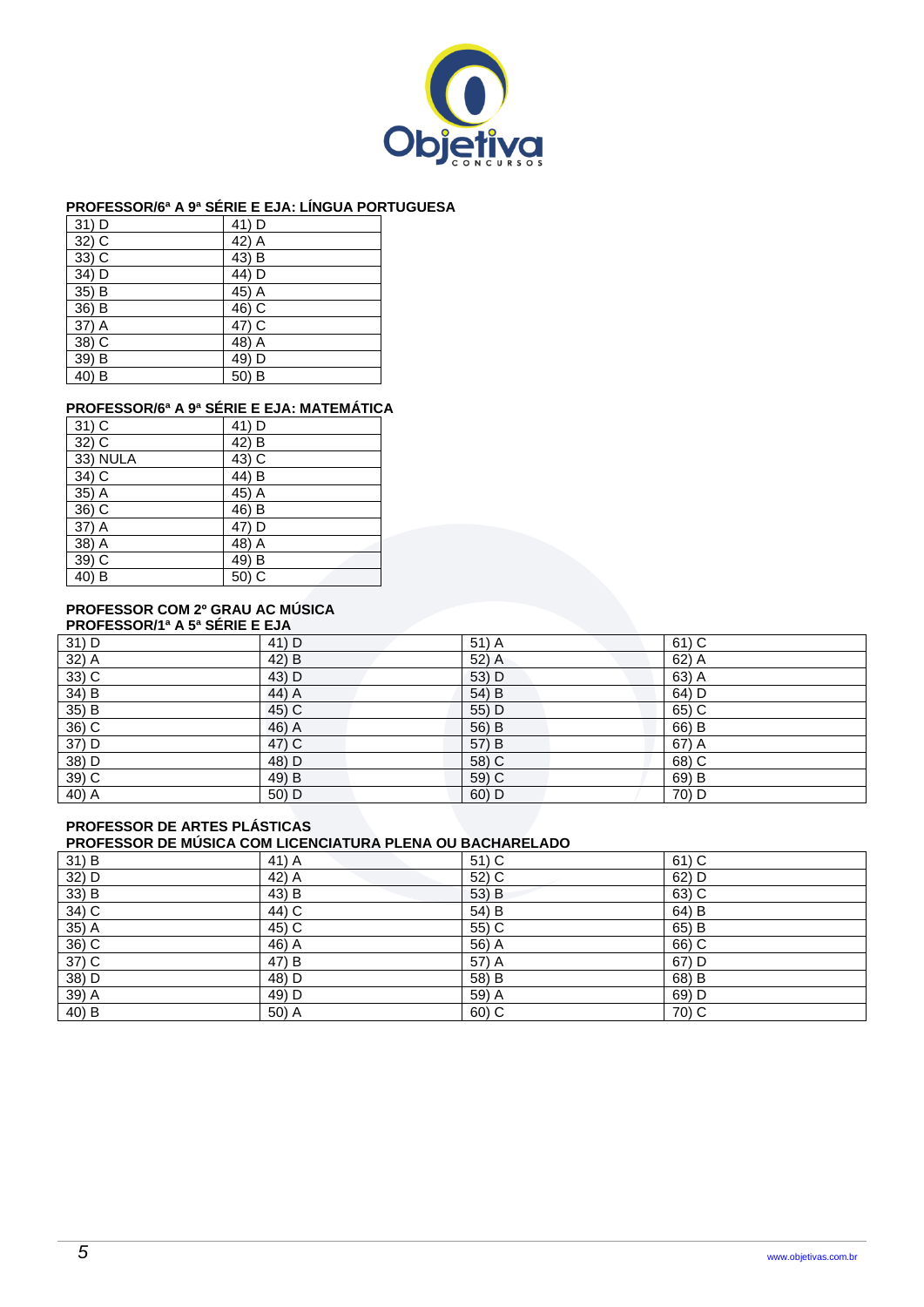

### **PROFESSOR DE ARTES PLÁSTICAS**

| PROFESSOR/EDUCAÇÃO INFANTIL |       |         |         |  |
|-----------------------------|-------|---------|---------|--|
| 31) B                       | 41) A | 51) C   | $61)$ B |  |
| 32) D                       | 42) A | 52) B   | 62) C   |  |
| 33) B                       | 43) B | 53) D   | 63) D   |  |
| 34) C                       | 44) C | 54) A   | 64) C   |  |
| 35) A                       | 45) C | 55) B   | 65) A   |  |
| 36) C                       | 46) A | 56) A   | 66) B   |  |
| 37) C                       | 47) B | 57) C   | $67)$ D |  |
| 38) D                       | 48) D | 58) B   | 68) A   |  |
| 39) A                       | 49) D | 59) D   | 69) C   |  |
| 40) B                       | 50) A | $60)$ C | 70) D   |  |

#### **PROFESSOR/ATENDIMENTO EDUCACIONAL ESPECIALIZADO (SALA DE RECURSOS MULTIFUNCIONAIS) PROFESSOR/6ª A 9ª SÉRIE E EJA: LÍNGUA PORTUGUESA**

| TINOI LOOOIWO AJ OLINE E LOA. EINOOAT OINTOODEOA |       |         |         |  |
|--------------------------------------------------|-------|---------|---------|--|
| $31)$ C                                          | 41) B | 51) D   | 61) D   |  |
| 32) D                                            | 42) B | 52) C   | 62) A   |  |
| 33) C                                            | 43) A | 53) C   | 63) B   |  |
| 34) A                                            | 44) A | 54) D   | 64) D   |  |
| 35) A                                            | 45) C | 55) B   | 65) A   |  |
| $36)$ C                                          | 46) D | 56) B   | $66)$ C |  |
| 37) C                                            | 47) B | 57) A   | 67) C   |  |
| 38) B                                            | 48) C | 58) C   | 68) A   |  |
| 39) A                                            | 49) D | 59) B   | 69) D   |  |
| 40) D                                            | 50) C | $60)$ B | 70) B   |  |

#### **PROFESSOR/ATENDIMENTO EDUCACIONAL ESPECIALIZADO (SALA DE RECURSOS MULTIFUNCIONAIS) PROFESSOR/EDUCAÇÃO INFANTIL**

| $\ldots$ |         |         |       |  |
|----------|---------|---------|-------|--|
| 31) C    | 41) B   | $51)$ C | 61) B |  |
| 32) D    | 42) B   | 52) B   | 62) C |  |
| $33)$ C  | 43) A   | 53) D   | 63) D |  |
| $34)$ A  | 44) A   | 54) A   | 64) C |  |
| 35) A    | 45) C   | 55) B   | 65) A |  |
| 36) C    | 46) D   | 56) A   | 66) B |  |
| 37) C    | 47) B   | 57) C   | 67) D |  |
| 38) B    | 48) C   | 58) B   | 68) A |  |
| $39)$ A  | 49) D   | 59) D   | 69) C |  |
| 40) D    | $50)$ C | 60) C   | 70) D |  |

#### **PROFESSOR/ATENDIMENTO EDUCACIONAL ESPECIALIZADO (SALA DE RECURSOS MULTIFUNCIONAIS) PROFESSOR/SEGUNDO PROFESSOR**

| 31) C | 41) B | 51) B   | $61)$ A |  |  |
|-------|-------|---------|---------|--|--|
| 32) D | 42) B | 52) D   | 62) C   |  |  |
| 33) C | 43) A | 53) C   | 63) B   |  |  |
| 34) A | 44) A | 54) C   | 64) A   |  |  |
| 35) A | 45) C | 55) D   | 65) B   |  |  |
| 36) C | 46) D | 56) A   | 66) D   |  |  |
| 37) C | 47) B | 57) B   | 67) C   |  |  |
| 38) B | 48) C | 58) A   | 68) A   |  |  |
| 39) A | 49) D | 59) B   | 69) D   |  |  |
| 40) D | 50) C | $60)$ B | 70) B   |  |  |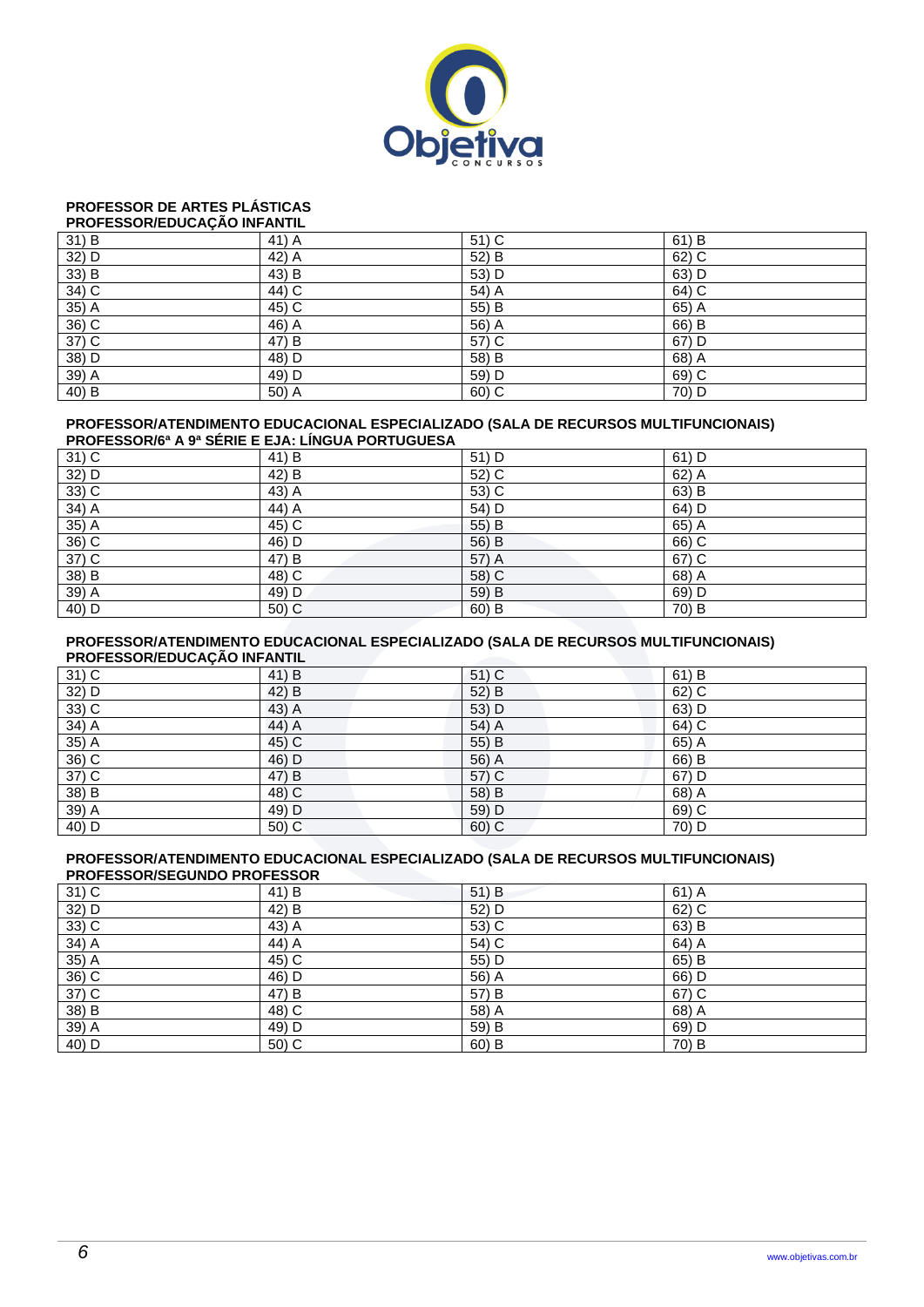

## **PROFESSOR/EDUCAÇÃO INFANTIL**

#### **PROFESSOR COM 2º GRAU AC MÚSICA**

| $31)$ C | 41) B              | 51) D   | $61)$ D |
|---------|--------------------|---------|---------|
| 32) B   | 42) C              | 52) A   | 62) B   |
| 33) D   | 43) D              | $53)$ C | 63) D   |
| $34)$ A | 44) C              | 54) B   | 64) A   |
| 35) B   | 45) A              | 55) B   | 65) C   |
| $36)$ A | 46) B              | 56) C   | $66)$ A |
| $37)$ C | 47) D              | 57) D   | 67) C   |
| $38)$ B | 48) $\overline{A}$ | 58) D   | 68) D   |
| 39) D   | 49) C              | 59) C   | 69) B   |
| 40) C   | 50) D              | 60) A   | 70) D   |

#### **PROFESSOR/EDUCAÇÃO INFANTIL**

| <b>PROFESSOR/INTERPRETE DE LIBRAS</b> |       |         |         |  |
|---------------------------------------|-------|---------|---------|--|
| $31)$ C                               | 41) B | $51)$ C | 61) B   |  |
| 32) B                                 | 42) C | 52) C   | $62)$ A |  |
| 33) D                                 | 43) D | 53) D   | 63) C   |  |
| 34) A                                 | 44) C | 54) A   | 64) B   |  |
| 35) B                                 | 45) A | 55) A   | 65) A   |  |
| 36) A                                 | 46) B | 56) C   | 66) B   |  |
| 37) C                                 | 47) D | 57) C   | 67) A   |  |
| 38) B                                 | 48) A | 58) B   | 68) A   |  |
| 39) D                                 | 49) C | 59) A   | 69) D   |  |
| 40) C                                 | 50) D | 60) D   | 70) D   |  |

## **PROFESSOR/EDUCAÇÃO INFANTIL**

| <b>PROFESSOR/SEGUNDO PROFESSOR</b> |       |         |         |  |
|------------------------------------|-------|---------|---------|--|
| $31)$ C                            | 41) B | $51$ B  | $61)$ A |  |
| 32) B                              | 42) C | 52) D   | $62)$ C |  |
| 33) D                              | 43) D | 53) C   | 63) B   |  |
| 34) A                              | 44) C | 54) C   | 64) A   |  |
| 35) B                              | 45) A | 55) D   | 65) B   |  |
| 36) A                              | 46) B | 56) A   | 66) D   |  |
| $37)$ C                            | 47) D | 57) B   | 67) C   |  |
| 38) B                              | 48) A | 58) A   | 68) A   |  |
| 39) D                              | 49) C | 59) B   | 69) D   |  |
| 40) C                              | 50) D | $60)$ B | 70) B   |  |

#### **PROFESSOR/INSTRUTOR DE LIBRAS**

**PROFESSOR/ATENDIMENTO EDUCACIONAL ESPECIALIZADO (SALA DE RECURSOS MULTIFUNCIONAIS)** 

| 31) B   | 41) C   | $51)$ C | $61)$ B |
|---------|---------|---------|---------|
| 32) D   | 42) B   | 52) D   | 62) B   |
| $33)$ C | 43) D   | 53) C   | 63) A   |
| $34)$ A | 44) B   | 54) A   | 64) A   |
| 35) D   | $45)$ A | 55) A   | $65)$ C |
| $36)$ C | 46) B   | $56)$ C | 66) D   |
| $37)$ A | 47) D   | 57) C   | 67) B   |
| 38) B   | $48)$ C | 58) B   | 68) C   |
| 39) B   | $49)$ C | 59) A   | $69)$ D |
| 40) A   | 50) B   | 60) D   | 70) C   |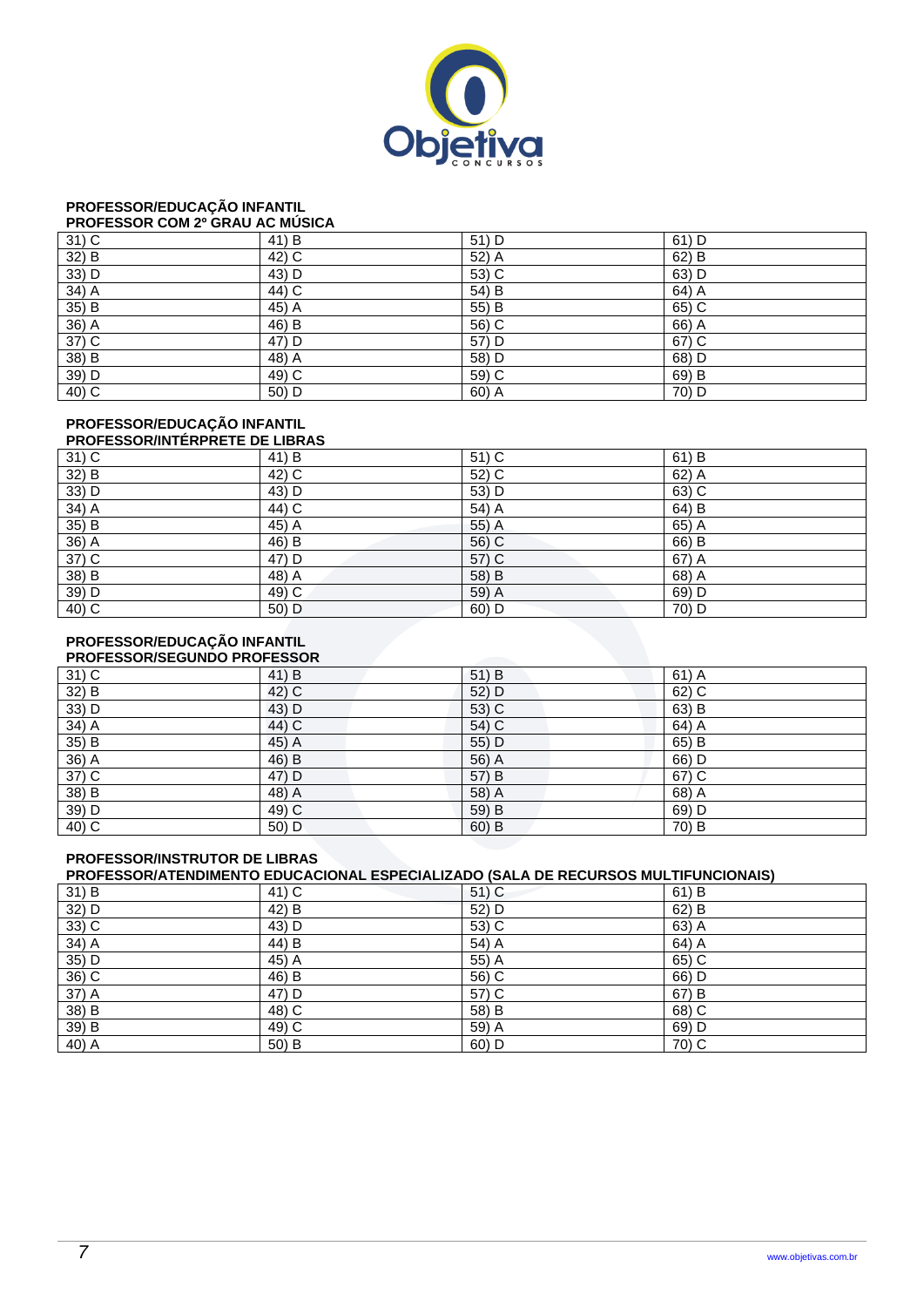

## **PROFESSOR/INSTRUTOR DE LIBRAS**

| PROFESSOR/EDUCAÇÃO INFANTIL |  |
|-----------------------------|--|
|                             |  |

| 31) B   | 41) C | 51) C   | 61) B   |
|---------|-------|---------|---------|
| 32) D   | 42) B | 52) B   | 62) C   |
| $33)$ C | 43) D | 53) D   | 63) D   |
| $34)$ A | 44) B | $54)$ A | $64)$ C |
| 35) D   | 45) A | 55) B   | 65) A   |
| $36)$ C | 46) B | 56) A   | 66) B   |
| $37)$ A | 47) D | 57) C   | 67) D   |
| 38) B   | 48) C | 58) B   | 68) A   |
| 39) B   | 49) C | 59) D   | 69) C   |
| 40) A   | 50) B | 60) C   | 70) D   |

## **PROFESSOR/SEGUNDO PROFESSOR**

| <b>PROFESSOR/INTERPRETE DE LIBRAS</b> |       |         |         |  |
|---------------------------------------|-------|---------|---------|--|
| 31) B                                 | 41) A | 51) C   | 61) B   |  |
| 32) D                                 | 42) C | 52) C   | $62)$ A |  |
| $33)$ C                               | 43) B | 53) D   | 63) C   |  |
| 34) C                                 | 44) A | 54) A   | 64) B   |  |
| $35)$ D                               | 45) B | 55) A   | 65) A   |  |
| 36) A                                 | 46) D | 56) C   | 66) B   |  |
| 37) B                                 | 47) C | 57) C   | 67) A   |  |
| 38) A                                 | 48) A | 58) B   | 68) A   |  |
| 39) B                                 | 49) D | 59) A   | 69) D   |  |
| 40) B                                 | 50) B | $60)$ D | 70) D   |  |

#### **PROFESSOR/1ª A 5ª SÉRIE E EJA**

#### **PROFESSOR/6ª A 9ª SÉRIE E EJA: HISTÓRIA**

| 31) A | 41) C | $51)$ C | 61) B   |  |  |
|-------|-------|---------|---------|--|--|
| 32) A | 42) A | 52) C   | $62)$ B |  |  |
| 33) D | 43) A | 53) B   | 63) C   |  |  |
| 34) B | 44) D | 54) C   | 64) A   |  |  |
| 35) D | 45) C | 55) A   | 65) C   |  |  |
| 36) B | 46) B | 56) C   | 66) D   |  |  |
| 37) B | 47) A | 57) A   | 67) A   |  |  |
| 38) C | 48) C | 58) A   | 68) B   |  |  |
| 39) C | 49) B | 59) D   | 69) D   |  |  |
| 40) D | 50) D | 60) C   | 70) B   |  |  |

#### **PROFESSOR/1ª A 5ª SÉRIE E EJA**

#### **PROFESSOR/6ª A 9ª SÉRIE E EJA: LÍNGUA PORTUGUESA**

| 31) A                               | 41) C   | $51)$ D | $61)$ D |
|-------------------------------------|---------|---------|---------|
| $\frac{32}{33}$ A<br>$\frac{1}{2}$  | $42)$ A | 52) C   | 62) A   |
|                                     | $43)$ A | 53) C   | 63) B   |
| 34) B                               | 44) D   | 54) D   | 64) D   |
| $\frac{35}{36}$ D<br>$\frac{1}{36}$ | $45)$ C | 55) B   | $65)$ A |
|                                     | 46) B   | 56) B   | $66)$ C |
| 37) B                               | $47)$ A | 57) A   | 67) C   |
| 38) C                               | 48) C   | 58) C   | $68)$ A |
| $39)$ C                             | 49) B   | 59) B   | 69) D   |
| 40) D                               | 50) D   | $60)$ B | 70) B   |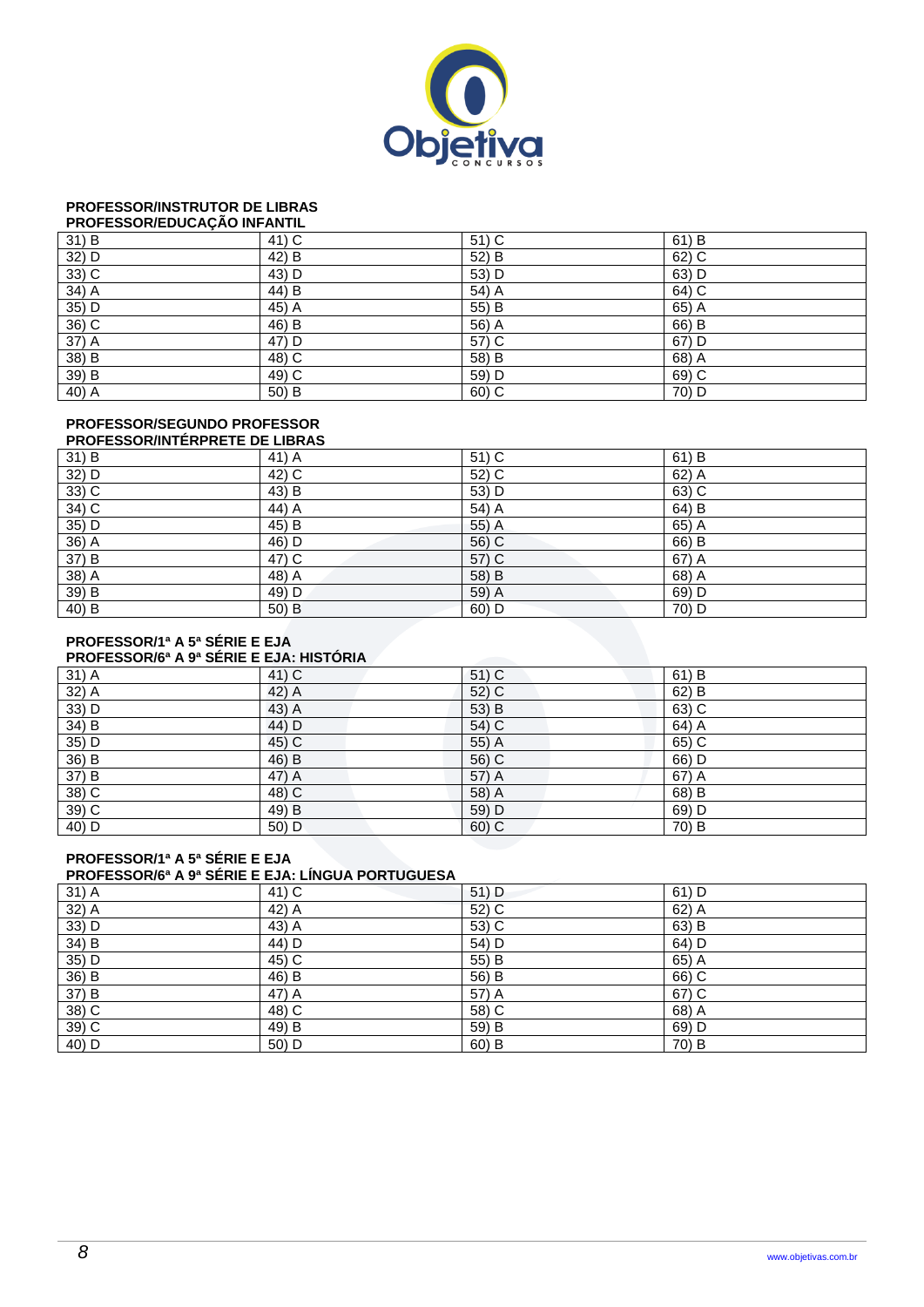

## **PROFESSOR/1ª A 5ª SÉRIE E EJA**

## **PROFESSOR/ATENDIMENTO EDUCACIONAL ESPECIALIZADO (SALA DE RECURSOS MULTIFUNCIONAIS)**

| 31) A   | 41) C   | 51) C | 61) B |
|---------|---------|-------|-------|
| 32) A   | 42) A   | 52) D | 62) B |
| 33) D   | $43)$ A | 53) C | 63) A |
| 34) B   | 44) D   | 54) A | 64) A |
| $35)$ D | $45)$ C | 55) A | 65) C |
| 36) B   | 46) B   | 56) C | 66) D |
| 37) B   | 47) A   | 57) C | 67) B |
| $38)$ C | 48) C   | 58) B | 68) C |
| 39) C   | 49) B   | 59) A | 69) D |
| 40) D   | 50) D   | 60) D | 70) C |

#### **PROFESSOR/1ª A 5ª SÉRIE E EJA**

| <b>PROFESSOR/EDUCAÇÃO INFANTIL</b> |       |         |       |  |
|------------------------------------|-------|---------|-------|--|
| 31) A                              | 41) C | 51) C   | 61) B |  |
| 32) A                              | 42) A | 52) B   | 62) C |  |
| 33) D                              | 43) A | 53) D   | 63) D |  |
| $34)$ B                            | 44) D | 54) A   | 64) C |  |
| $35)$ D                            | 45) C | 55) B   | 65) A |  |
| 36) B                              | 46) B | 56) A   | 66) B |  |
| 37) B                              | 47) A | 57) C   | 67) D |  |
| 38) C                              | 48) C | 58) B   | 68) A |  |
| 39) C                              | 49) B | 59) D   | 69) C |  |
| 40) D                              | 50) D | $60)$ C | 70) D |  |

#### **PROFESSOR/1ª A 5ª SÉRIE E EJA**

| <b>PROFESSOR/SEGUNDO PROFESSOR</b> |       |         |         |  |  |
|------------------------------------|-------|---------|---------|--|--|
| 31) A                              | 41) C | 51) B   | $61)$ A |  |  |
| 32) A                              | 42) A | 52) D   | $62)$ C |  |  |
| $33)$ D                            | 43) A | 53) C   | 63) B   |  |  |
| 34) B                              | 44) D | 54) C   | 64) A   |  |  |
| 35) D                              | 45) C | 55) D   | 65) B   |  |  |
| 36) B                              | 46) B | 56) A   | 66) D   |  |  |
| 37) B                              | 47) A | 57) B   | 67) C   |  |  |
| 38) C                              | 48) C | 58) A   | 68) A   |  |  |
| 39) C                              | 49) B | 59) B   | 69) D   |  |  |
| 40) D                              | 50) D | $60)$ B | 70) B   |  |  |

### **PROFESSOR/1ª A 9ª SÉRIE: ENSINO RELIGIOSO**

| <b>PROFESSOR/1ª A 5ª SERIE E EJA</b> |       |         |         |  |
|--------------------------------------|-------|---------|---------|--|
| 31) B                                | 41) B | $51)$ A | $61)$ C |  |
| $32)$ C                              | 42) A | 52) A   | $62)$ A |  |
| 33) D                                | 43) D | 53) D   | 63) A   |  |
| $34)$ A                              | 44) D | 54) B   | 64) D   |  |
| 35) A                                | 45) B | 55) D   | 65) C   |  |
| $36)$ C                              | 46) A | 56) B   | 66) B   |  |
| 37) D                                | 47) C | 57) B   | 67) A   |  |
| $38)$ C                              | 48) A | 58) C   | 68) C   |  |
| 39) B                                | 49) C | 59) C   | 69) B   |  |
| 40) A                                | 50) D | $60)$ D | 70) D   |  |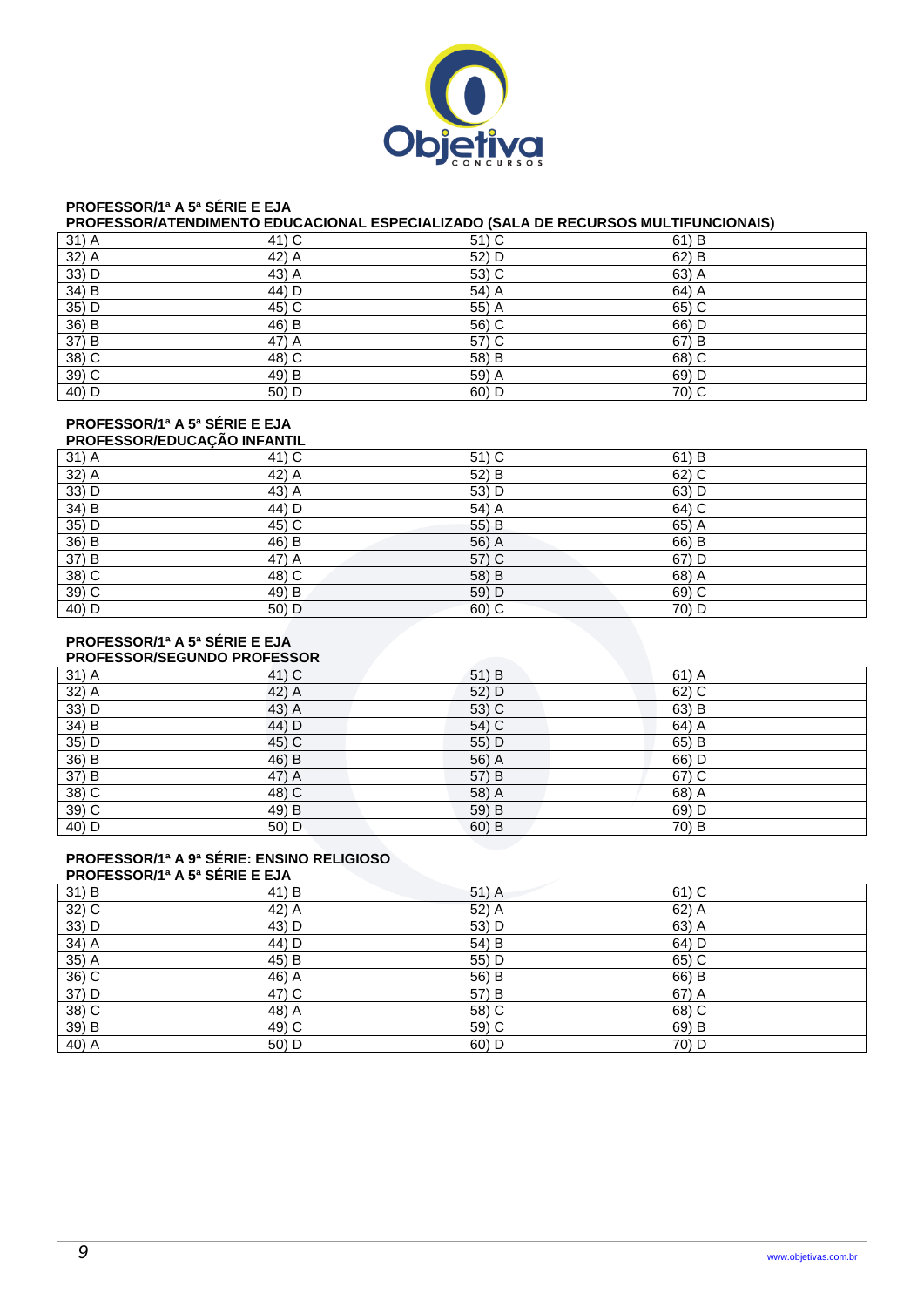

## **PROFESSOR/1ª A 9ª SÉRIE: ENSINO RELIGIOSO**

### **PROFESSOR/6ª A 9ª SÉRIE E EJA: HISTÓRIA**

| 31) B   | 41) B              | $51)$ C | 61) B |
|---------|--------------------|---------|-------|
| $32)$ C | 42) A              | 52) C   | 62) B |
| 33) D   | 43) D              | 53) B   | 63) C |
| $34)$ A | 44) D              | $54)$ C | 64) A |
| 35) A   | 45) B              | 55) A   | 65) C |
| $36)$ C | $46)$ A            | 56) C   | 66) D |
| 37) D   | $47)$ C            | 57) A   | 67) A |
| 38) C   | 48) $\overline{A}$ | 58) A   | 68) B |
| 39) B   | 49) C              | 59) D   | 69) D |
| 40) A   | 50) D              | 60) C   | 70) B |

### **PROFESSOR/1ª A 9ª SÉRIE: ENSINO RELIGIOSO**

| <b>PROFESSOR/EDUCAÇÃO INFANTIL</b> |          |         |       |  |
|------------------------------------|----------|---------|-------|--|
| 31) B                              | $(41)$ B | $51)$ C | 61) B |  |
| $32)$ C                            | 42) A    | 52) B   | 62) C |  |
| 33) D                              | 43) D    | 53) D   | 63) D |  |
| $34)$ A                            | 44) D    | 54) A   | 64) C |  |
| $35)$ A                            | 45) B    | 55) B   | 65) A |  |
| 36) C                              | 46) A    | 56) A   | 66) B |  |
| 37) D                              | 47) C    | 57) C   | 67) D |  |
| $38)$ C                            | 48) A    | 58) B   | 68) A |  |
| 39) B                              | 49) C    | 59) D   | 69) C |  |
| 40) A                              | 50) D    | $60)$ C | 70) D |  |

#### **PROFESSOR/6ª A 9ª SÉRIE E EJA: ARTE PACESSOR**

|         | <b>PROFESSOR DE ARTES CENICAS</b> |       |         |  |  |
|---------|-----------------------------------|-------|---------|--|--|
| $31)$ A | 41) B                             | 51) A | $61)$ D |  |  |
| 32) D   | 42) C                             | 52) B | 62) C   |  |  |
| 33) B   | 43) C                             | 53) A | 63) A   |  |  |
| 34) A   | 44) A                             | 54) D | 64) B   |  |  |
| $35)$ A | 45) A                             | 55) B | 65) B   |  |  |
| 36) B   | 46) C                             | 56) A | 66) D   |  |  |
| 37) D   | 47) C                             | 57) D | 67) B   |  |  |
| 38) D   | 48) B                             | 58) C | 68) A   |  |  |
| $39)$ C | 49) D                             | 59) C | 69) C   |  |  |
| 40) C   | 50) D                             | 60) A | 70) A   |  |  |

## **PROFESSOR/6ª A 9ª SÉRIE E EJA: ARTE**

| <b>PROFESSOR DE ARTES PLASTICAS</b> |       |       |         |  |
|-------------------------------------|-------|-------|---------|--|
| 31) A                               | 41) B | 51) B | $61)$ A |  |
| 32) D                               | 42) C | 52) D | 62) A   |  |
| 33) B                               | 43) C | 53) B | 63) B   |  |
| 34) A                               | 44) A | 54) C | 64) C   |  |
| 35) A                               | 45) A | 55) A | 65) C   |  |
| 36) B                               | 46) C | 56) C | 66) A   |  |
| 37) D                               | 47) C | 57) C | 67) B   |  |
| $38)$ D                             | 48) B | 58) D | 68) D   |  |
| 39) C                               | 49) D | 59) A | 69) D   |  |
| 40) C                               | 50) D | 60) B | 70) A   |  |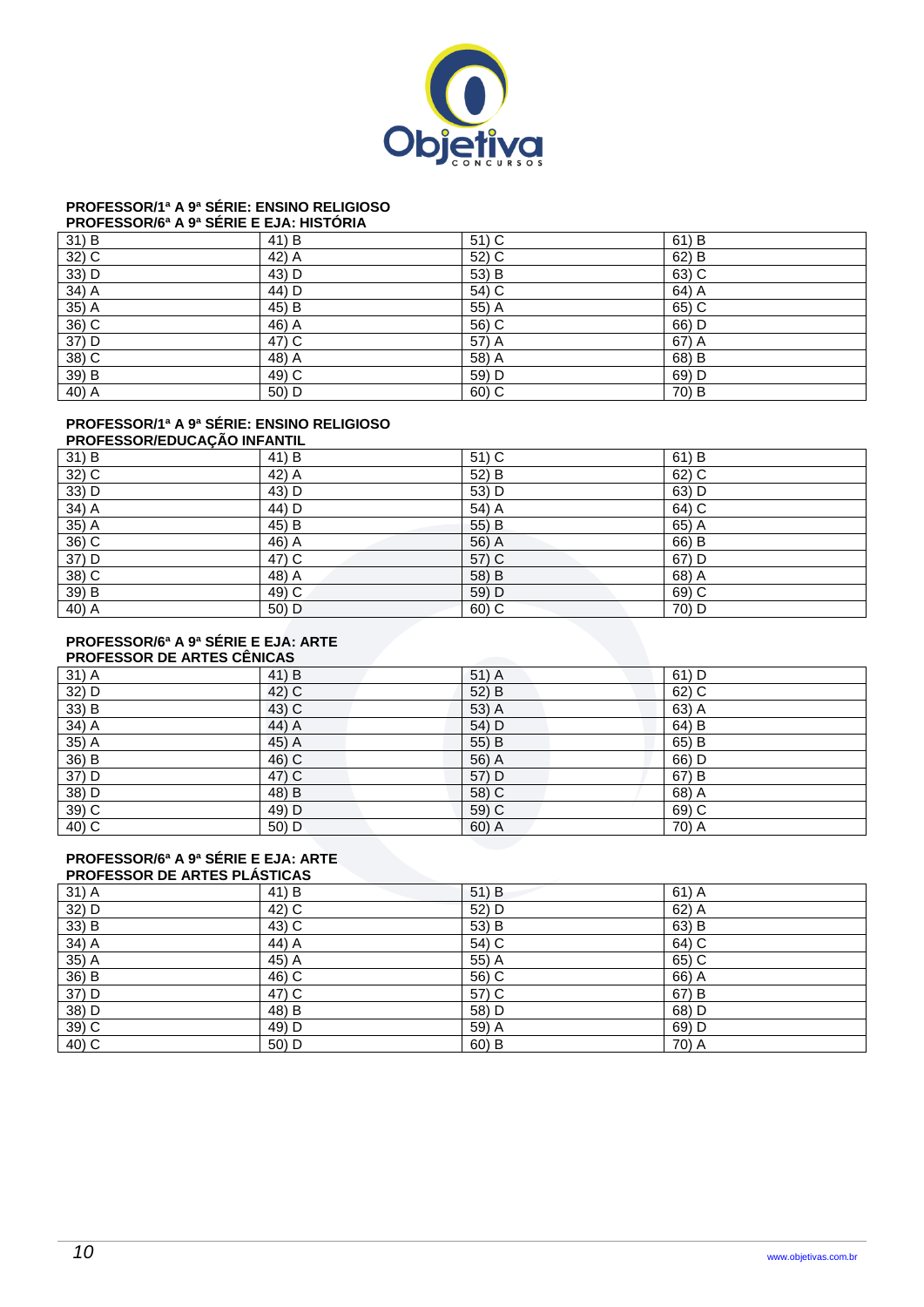

## **PROFESSOR/6ª A 9ª SÉRIE E EJA: ARTE**

#### **PROFESSOR DE MÚSICA COM LICENCIATURA PLENA OU BACHARELADO**

| 31) A   | 41) B   | 51) C | 61) C   |
|---------|---------|-------|---------|
| 32) D   | $42)$ C | 52) C | 62) D   |
| 33) B   | $43)$ C | 53) B | 63) C   |
| 34) A   | 44) A   | 54) B | 64) B   |
| $35)$ A | 45) A   | 55) C | 65) B   |
| 36) B   | $46)$ C | 56) A | $66)$ C |
| 37) D   | $47)$ C | 57) A | $67)$ D |
| 38) D   | 48) B   | 58) B | 68) B   |
| $39)$ C | 49) D   | 59) A | 69) D   |
| $40)$ C | 50) D   | 60) C | $70)$ C |

#### **PROFESSOR/6ª A 9ª SÉRIE E EJA: ARTE**

| <b>PROFESSOR/1ª A 5ª SÉRIE E EJA</b> |       |         |         |  |
|--------------------------------------|-------|---------|---------|--|
| 31) A                                | 41) B | 51) A   | 61) C   |  |
| 32) D                                | 42) C | 52) A   | $62)$ A |  |
| 33) B                                | 43) C | 53) D   | 63) A   |  |
| 34) A                                | 44) A | 54) B   | 64) D   |  |
| $35)$ A                              | 45) A | 55) D   | 65) C   |  |
| 36) B                                | 46) C | 56) B   | 66) B   |  |
| 37) D                                | 47) C | 57) B   | 67) A   |  |
| 38) D                                | 48) B | 58) C   | 68) C   |  |
| 39) C                                | 49) D | 59) C   | 69) B   |  |
| 40) C                                | 50) D | $60)$ D | 70) D   |  |

#### **PROFESSOR/6ª A 9ª SÉRIE E EJA: ARTE PROFESSOR/6ª A 9ª SÉRIE E EJA: HISTÓRIA**

|       | <b>TIOL LOODIVE A 3" OLINE L'EJA. HISTOINA</b> |         |       |  |  |
|-------|------------------------------------------------|---------|-------|--|--|
| 31) A | 41) B                                          | $51)$ C | 61) B |  |  |
| 32) D | 42) C                                          | $52)$ C | 62) B |  |  |
| 33) B | 43) C                                          | 53) B   | 63) C |  |  |
| 34) A | 44) A                                          | 54) C   | 64) A |  |  |
| 35) A | 45) A                                          | 55) A   | 65) C |  |  |
| 36) B | 46) C                                          | 56) C   | 66) D |  |  |
| 37) D | 47) C                                          | 57) A   | 67) A |  |  |
| 38) D | 48) B                                          | 58) A   | 68) B |  |  |
| 39) C | 49) D                                          | 59) D   | 69) D |  |  |
| 40) C | 50) D                                          | 60) C   | 70) B |  |  |

#### **PROFESSOR/6ª A 9ª SÉRIE E EJA: ARTE**

|         | <b>PROFESSOR/EDUCAÇÃO INFANTIL</b> |         |       |  |  |
|---------|------------------------------------|---------|-------|--|--|
| 31) A   | 41) B                              | $51)$ C | 61) B |  |  |
| 32) D   | 42) C                              | 52) B   | 62) C |  |  |
| 33) B   | 43) C                              | 53) D   | 63) D |  |  |
| 34) A   | 44) A                              | 54) A   | 64) C |  |  |
| 35) A   | 45) A                              | 55) B   | 65) A |  |  |
| 36) B   | 46) C                              | 56) A   | 66) B |  |  |
| 37) D   | 47) C                              | 57) C   | 67) D |  |  |
| 38) D   | 48) B                              | 58) B   | 68) A |  |  |
| $39)$ C | 49) D                              | 59) D   | 69) C |  |  |
| 40) C   | 50) D                              | $60)$ C | 70) D |  |  |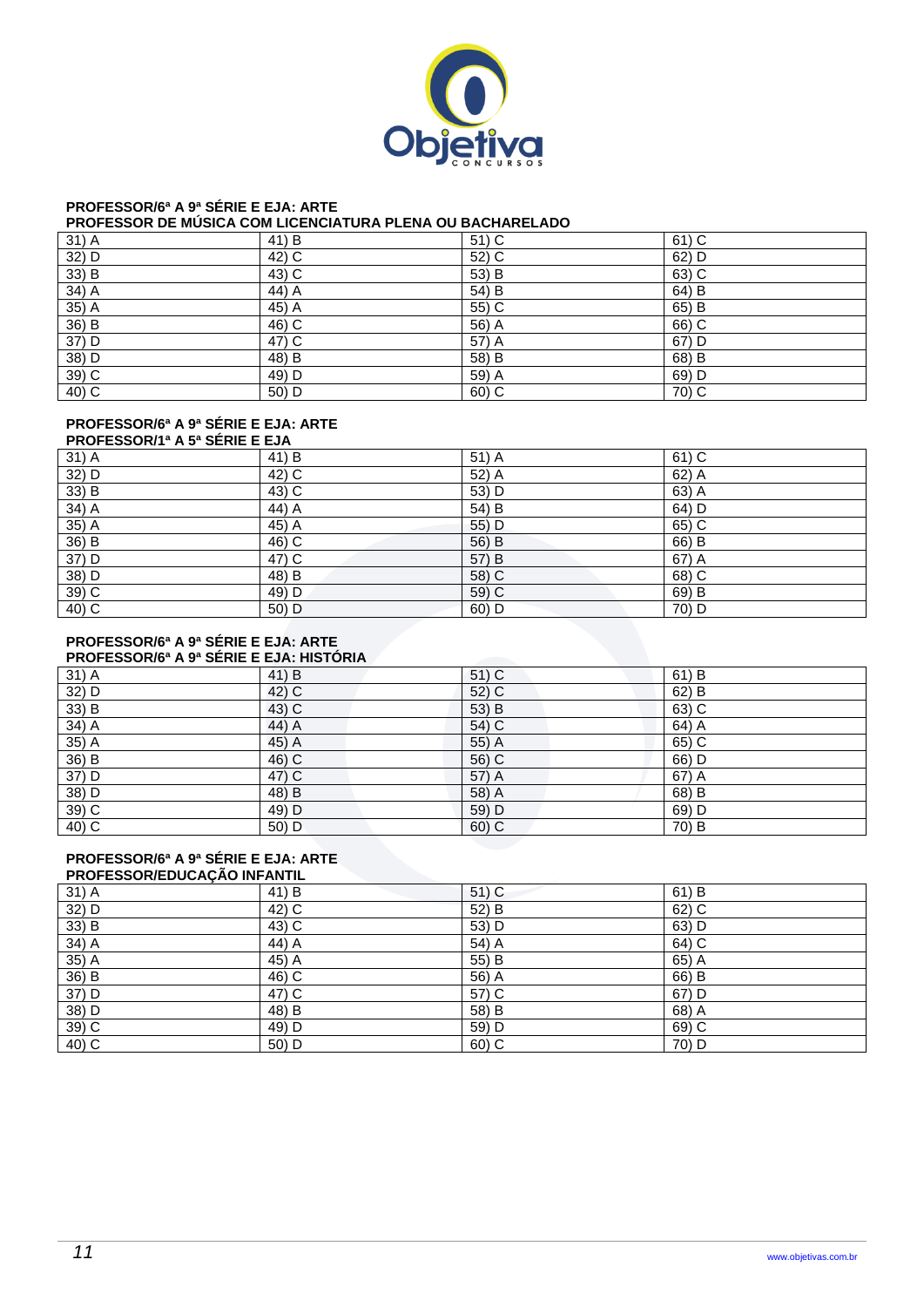

## **PROFESSOR/6ª A 9ª SÉRIE E EJA: ARTE**

| <b>PROFESSOR/INTERPRETE DE LIBRAS</b> |  |
|---------------------------------------|--|
|                                       |  |

|                                    | 41) B   | 51) C   | $61)$ B |
|------------------------------------|---------|---------|---------|
| $\frac{31}{32}$ D<br>$\frac{1}{2}$ | 42) C   | 52) C   | 62) A   |
| 33) B                              | $43)$ C | 53) D   | $63)$ C |
| $34)$ A                            | 44) A   | 54) A   | 64) B   |
| $35)$ A                            | $45)$ A | $55)$ A | $65)$ A |
| 36) B                              | $46)$ C | 56) C   | 66) B   |
| $\overline{37}$ ) D                | $47)$ C | 57) C   | 67) A   |
| 38) D                              | 48) B   | 58) B   | 68) A   |
| $39)$ C                            | $49)$ D | 59) A   | 69) D   |
| 40) C                              | 50) D   | 60) D   | 70) D   |

## **PROFESSOR/6ª A 9ª SÉRIE E EJA: ARTE**

| <b>PROFESSOR/SEGUNDO PROFESSOR</b> |       |         |         |  |  |
|------------------------------------|-------|---------|---------|--|--|
| $31)$ A                            | 41) B | 51) B   | $61)$ A |  |  |
| 32) D                              | 42) C | 52) D   | 62) C   |  |  |
| 33) B                              | 43) C | 53) C   | 63) B   |  |  |
| $34)$ A                            | 44) A | 54) C   | 64) A   |  |  |
| $35)$ A                            | 45) A | 55) D   | 65) B   |  |  |
| 36) B                              | 46) C | 56) A   | 66) D   |  |  |
| 37) D                              | 47) C | 57) B   | 67) C   |  |  |
| 38) D                              | 48) B | 58) A   | 68) A   |  |  |
| 39) C                              | 49) D | 59) B   | 69) D   |  |  |
| 40) C                              | 50) D | $60)$ B | 70) B   |  |  |

#### **PROFESSOR/6ª A 9ª SÉRIE E EJA: CIÊNCIAS**   $P$ **PROPORTIVE**

| <b>FRUFESSURIT A 3- SERIE E EJA</b> |       |       |         |  |  |
|-------------------------------------|-------|-------|---------|--|--|
| 31) A                               | 41) C | 51) A | $61)$ C |  |  |
| $32)$ D                             | 42) C | 52) A | 62) A   |  |  |
| $33)$ A                             | 43) B | 53) D | 63) A   |  |  |
| $34)$ C                             | 44) A | 54) B | 64) D   |  |  |
| 35) B                               | 45) B | 55) D | 65) C   |  |  |
| 36) D                               | 46) C | 56) B | 66) B   |  |  |
| 37) B                               | 47) D | 57) B | 67) A   |  |  |
| $38)$ A                             | 48) A | 58) C | 68) C   |  |  |
| 39) C                               | 49) C | 59) C | 69) B   |  |  |
| 40) A                               | 50) B | 60) D | 70) D   |  |  |

#### **PROFESSOR/6ª A 9ª SÉRIE E EJA: CIÊNCIAS PROFESSOR/6ª A 9ª SÉRIE E EJA: MATEMÁTICA**

| 31) A   | 41) C   | $51)$ C         | 61) D |  |
|---------|---------|-----------------|-------|--|
| 32) D   | 42) C   | 52) C           | 62) B |  |
| $33)$ A | 43) B   | <b>53) NULA</b> | 63) C |  |
| $34)$ C | 44) A   | 54) C           | 64) B |  |
| 35) B   | 45) B   | 55) A           | 65) A |  |
| $36)$ D | $46)$ C | 56) C           | 66) B |  |
| 37) B   | 47) D   | 57) A           | 67) D |  |
| 38) A   | 48) A   | 58) A           | 68) A |  |
| $39)$ C | $49)$ C | 59) C           | 69) B |  |
| $40)$ A | 50) B   | $60)$ B         | 70) C |  |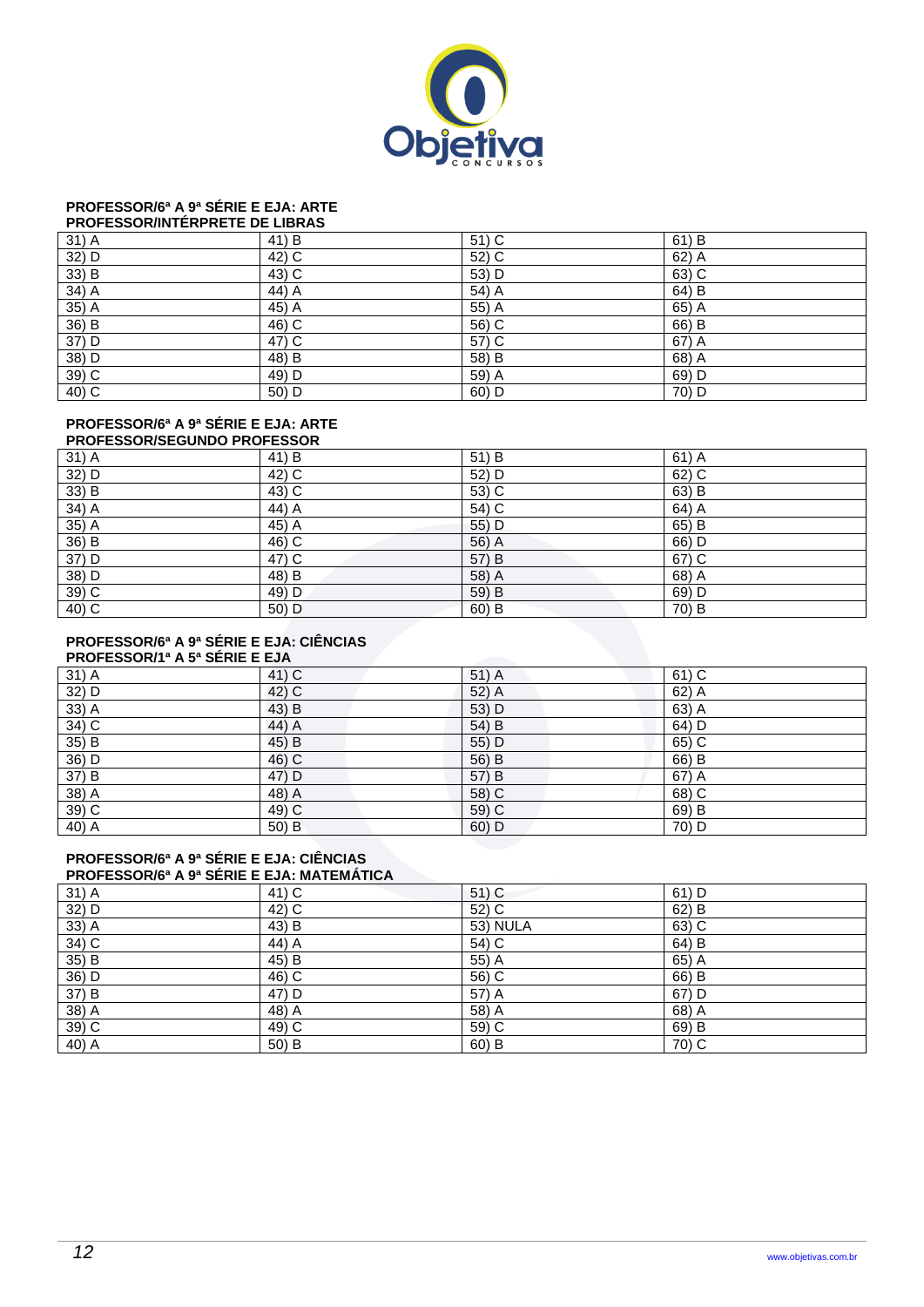

## **PROFESSOR/6ª A 9ª SÉRIE E EJA: CIÊNCIAS**

#### **PROFESSOR/SEGUNDO PROFESSOR**

| 31) A   | 41) C   | 51) B | $61)$ A |
|---------|---------|-------|---------|
| 32) D   | 42) C   | 52) D | 62) C   |
| $33)$ A | 43) B   | 53) C | 63) B   |
| $34)$ C | $44)$ A | 54) C | $64)$ A |
| 35) B   | 45) B   | 55) D | 65) B   |
| $36)$ D | $46)$ C | 56) A | 66) D   |
| 37) B   | $47)$ D | 57) B | $67)$ C |
| 38) A   | $48)$ A | 58) A | 68) A   |
| $39)$ C | 49) C   | 59) B | 69) D   |
| $40)$ A | 50) B   | 60) B | 70) B   |

## **PROFESSOR/6ª A 9ª SÉRIE E EJA: EDUCAÇÃO FÍSICA**

#### **PROFESSOR COM CURSO SUPERIOR AC DANÇA**  31) C  $\begin{array}{|c|c|c|c|c|}\n\hline\n & 41) A & 51) C & 61) A\n\end{array}$ 32) C  $(42)$  B  $(52)$  B  $(62)$  C 33) B  $\begin{pmatrix} 43 \end{pmatrix}$  D  $\begin{pmatrix} 53 \end{pmatrix}$  D  $\begin{pmatrix} 53 \end{pmatrix}$  B 34) C  $\begin{vmatrix} 44 \end{vmatrix}$  C  $\begin{vmatrix} 54 \end{vmatrix}$  D  $\begin{vmatrix} 64 \end{vmatrix}$  A 35) A  $\vert$  45) A 55) C 65) C 36) C 46) B 56) A 66) D 37) A 47) C 57) A 67) A 67) A 38) A 58) A 58) C 58) D 39) C (a) 49) D 59) B 69) B 40) B 50) A 60) C 70) A

### **PROFESSOR/6ª A 9ª SÉRIE E EJA: EDUCAÇÃO FÍSICA**

#### **PROFESSOR/1ª A 5ª SÉRIE E EJA**   $\begin{array}{|c|c|c|c|c|}\n\hline\n31) C & & & \phantom{0} 41) A & & \phantom{0} 51) A & & \phantom{0} 61) C\n\end{array}$ 32) C  $\begin{vmatrix} 42 \end{vmatrix}$  B  $\begin{vmatrix} 52 \end{vmatrix}$  A  $\begin{vmatrix} 62 \end{vmatrix}$  A 33) B  $\begin{pmatrix} 43 \end{pmatrix}$  D  $\begin{pmatrix} 53 \end{pmatrix}$  D  $\begin{pmatrix} 53 \end{pmatrix}$  B  $\begin{pmatrix} 63 \end{pmatrix}$  A 34) C 44) C 54) B 64) D 35) A 55) D 65) C 36) C 46) B 56) B 56) B 66) B 37) A 47) C 57) B 67) A 38) A 48) A 58) C 68) C 39) C 69) B 49) D 59) C 69) B 40) B 50) A 60) D 70) D

## **PROFESSOR/6ª A 9ª SÉRIE E EJA: EDUCAÇÃO FÍSICA**

| PROFESSOR/6 <sup>a</sup> A 9 <sup>a</sup> SÉRIE E EJA: GEOGRAFIA |       |         |       |  |  |
|------------------------------------------------------------------|-------|---------|-------|--|--|
| $31)$ C                                                          | 41) A | $51)$ A | 61) B |  |  |
| 32) C                                                            | 42) B | $52)$ C | 62) D |  |  |
| 33) B                                                            | 43) D | 53) D   | 63) C |  |  |
| 34) C                                                            | 44) C | 54) A   | 64) C |  |  |
| 35) A                                                            | 45) A | 55) A   | 65) A |  |  |
| 36) C                                                            | 46) B | 56) C   | 66) C |  |  |
| 37) A                                                            | 47) C | 57) C   | 67) B |  |  |
| $38)$ A                                                          | 48) A | 58) D   | 68) A |  |  |
| 39) C                                                            | 49) D | 59) B   | 69) D |  |  |
| 40) B                                                            | 50) A | 60) A   | 70) B |  |  |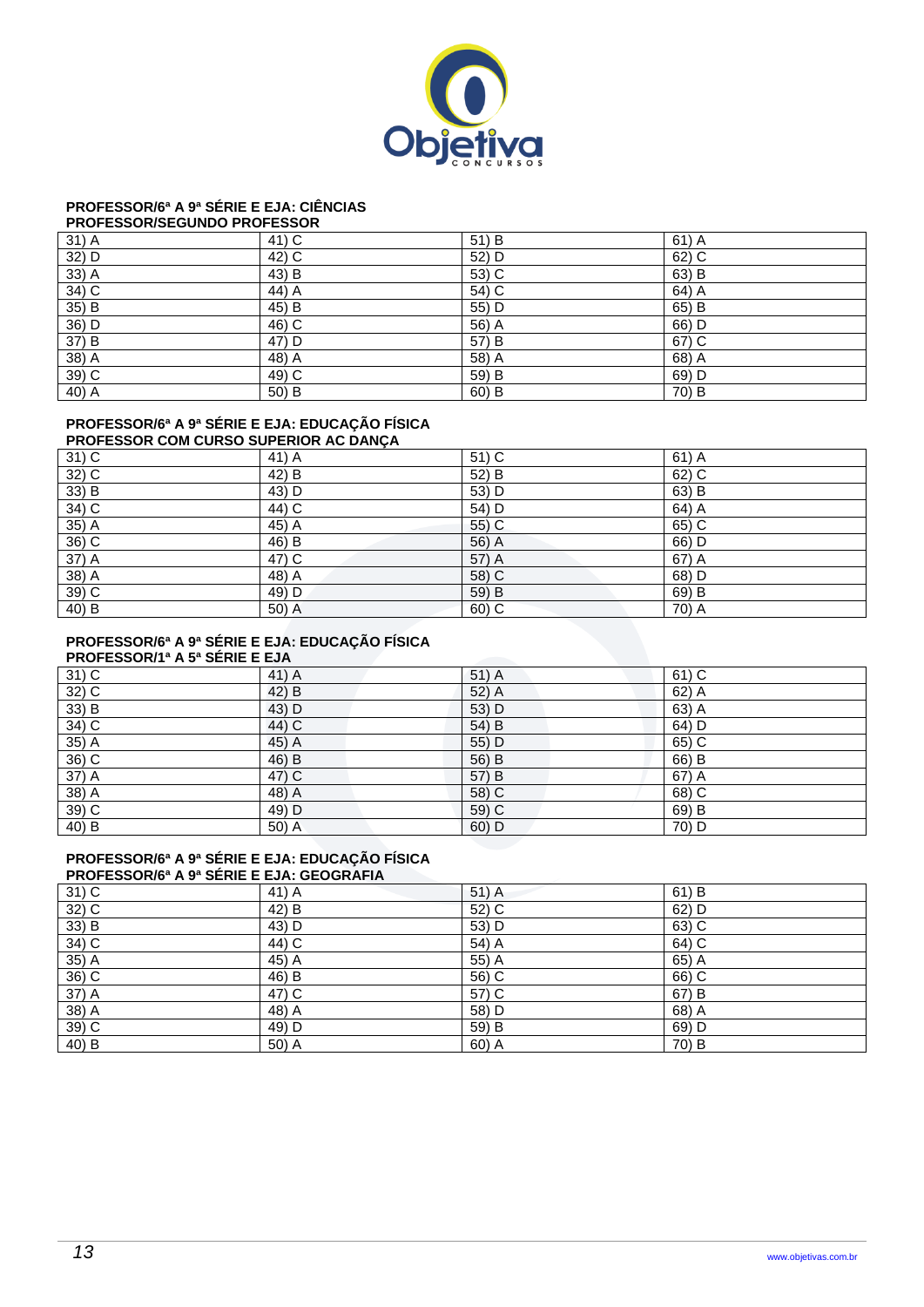

### **PROFESSOR/6ª A 9ª SÉRIE E EJA: EDUCAÇÃO FÍSICA**

#### **PROFESSOR/ATENDIMENTO EDUCACIONAL ESPECIALIZADO (SALA DE RECURSOS MULTIFUNCIONAIS)**

| $31)$ C                         | 41) A   | 51) C   | 61) B   |
|---------------------------------|---------|---------|---------|
| $32)$ C                         | 42) B   | 52) D   | $62)$ B |
| $\overline{33}$ $\overline{)B}$ | 43) D   | 53) C   | 63) A   |
| $34)$ C                         | $44)$ C | $54)$ A | $64)$ A |
| $35)$ A                         | $45)$ A | 55) A   | $65)$ C |
| $36)$ C                         | 46) B   | 56) C   | 66) D   |
| 37) A                           | 47) C   | 57) C   | 67) B   |
| $38)$ A                         | 48) A   | 58) B   | $68)$ C |
| $39)$ C                         | $49)$ D | 59) A   | 69) D   |
| $40)$ B                         | $50)$ A | 60) D   | $70)$ C |

#### **PROFESSOR/6ª A 9ª SÉRIE E EJA: EDUCAÇÃO FÍSICA**

| <b>PROFESSOR/EDUCAÇÃO INFANTIL</b> |       |         |       |  |
|------------------------------------|-------|---------|-------|--|
| $31)$ C                            | 41) A | $51)$ C | 61) B |  |
| $32)$ C                            | 42) B | 52) B   | 62) C |  |
| 33) B                              | 43) D | 53) D   | 63) D |  |
| $34)$ C                            | 44) C | 54) A   | 64) C |  |
| $35)$ A                            | 45) A | 55) B   | 65) A |  |
| 36) C                              | 46) B | 56) A   | 66) B |  |
| 37) A                              | 47) C | 57) C   | 67) D |  |
| $38)$ A                            | 48) A | 58) B   | 68) A |  |
| 39) C                              | 49) D | 59) D   | 69) C |  |
| 40) B                              | 50) A | $60)$ C | 70) D |  |

## **PROFESSOR/6ª A 9ª SÉRIE E EJA: EDUCAÇÃO FÍSICA**

| <b>PROFESSOR/SEGUNDO PROFESSOR</b> |       |         |         |  |  |
|------------------------------------|-------|---------|---------|--|--|
| $31)$ C                            | 41) A | $51$ B  | $61)$ A |  |  |
| $32)$ C                            | 42) B | 52) D   | $62)$ C |  |  |
| 33) B                              | 43) D | 53) C   | 63) B   |  |  |
| 34) C                              | 44) C | 54) C   | 64) A   |  |  |
| 35) A                              | 45) A | 55) D   | 65) B   |  |  |
| 36) C                              | 46) B | 56) A   | 66) D   |  |  |
| 37) A                              | 47) C | 57) B   | 67) C   |  |  |
| $38)$ A                            | 48) A | 58) A   | 68) A   |  |  |
| $39)$ C                            | 49) D | 59) B   | 69) D   |  |  |
| 40) B                              | 50) A | $60)$ B | 70) B   |  |  |

## **PROFESSOR/6ª A 9ª SÉRIE E EJA: GEOGRAFIA**

| <b>PROFESSOR/6<sup>a</sup> A 9<sup>a</sup> SÉRIE E EJA: HISTÓRIA</b> |       |         |         |  |  |
|----------------------------------------------------------------------|-------|---------|---------|--|--|
| 31) A                                                                | 41) B | $51)$ C | 61) B   |  |  |
| 32) C                                                                | 42) D | 52) C   | $62)$ B |  |  |
| 33) D                                                                | 43) C | 53) B   | 63) C   |  |  |
| 34) A                                                                | 44) C | 54) C   | 64) A   |  |  |
| 35) A                                                                | 45) A | 55) A   | 65) C   |  |  |
| $36)$ C                                                              | 46) C | 56) C   | 66) D   |  |  |
| 37) C                                                                | 47) B | 57) A   | 67) A   |  |  |
| 38) D                                                                | 48) A | 58) A   | 68) B   |  |  |
| 39) B                                                                | 49) D | 59) D   | 69) D   |  |  |
| 40) A                                                                | 50) B | $60)$ C | 70) B   |  |  |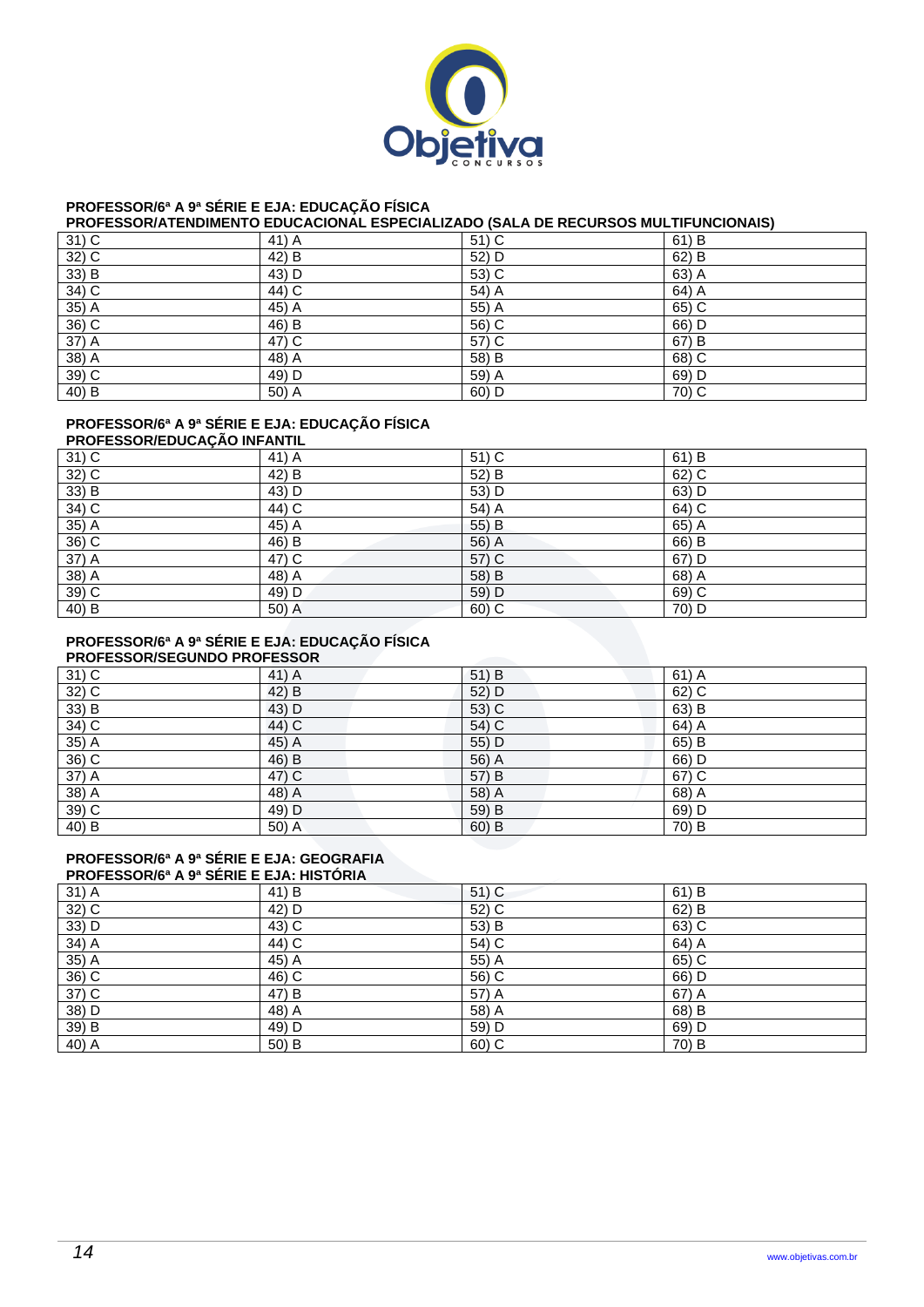

## **PROFESSOR/6ª A 9ª SÉRIE E EJA: GEOGRAFIA**

### **PROFESSOR/EDUCAÇÃO INFANTIL**

| 31) A   | 41) B   | 51) C | 61) B   |
|---------|---------|-------|---------|
| $32)$ C | 42) D   | 52) B | 62) C   |
| 33) D   | $43)$ C | 53) D | 63) D   |
| $34)$ A | $44)$ C | 54) A | $64)$ C |
| 35) A   | 45) A   | 55) B | $65)$ A |
| $36)$ C | $46)$ C | 56) A | 66) B   |
| $37)$ C | 47) B   | 57) C | $67)$ D |
| 38) D   | 48) A   | 58) B | 68) A   |
| 39) B   | 49) D   | 59) D | $69)$ C |
| $40)$ A | 50) B   | 60) C | 70) D   |

#### **PROFESSOR/6ª A 9ª SÉRIE E EJA: HISTÓRIA**

## **PROFESSOR/ATENDIMENTO EDUCACIONAL ESPECIALIZADO (SALA DE RECURSOS MULTIFUNCIONAIS)**

| $31)$ C             | 41) B   | 51) C   | 61) B   |
|---------------------|---------|---------|---------|
| $\frac{32}{33}$ B   | 42) B   | 52) D   | 62) B   |
|                     | $43)$ C | 53) C   | 63) A   |
| $34)$ C             | $44)$ A | 54) A   | 64) A   |
| $35)$ A             | $45)$ C | 55) A   | $65)$ C |
| $36)$ C             | $46)$ D | 56) C   | 66) D   |
| $37)$ A             | $47)$ A | $57)$ C | 67) B   |
| 38) A               | 48) B   | 58) B   | $68)$ C |
| 39) D               | 49) D   | 59) A   | 69) D   |
| $\overline{40}$ ) C | $50)$ B | $60)$ D | $70)$ C |

#### **PROFESSOR/6ª A 9ª SÉRIE E EJA: HISTÓRIA PROFESSOR/SEGUNDO PROFESSOR**

| <b>FINOL ESSOINSEGUNDO FINOL ESSOIN</b> |       |       |         |  |
|-----------------------------------------|-------|-------|---------|--|
| $31)$ C                                 | 41) B | 51) B | $61)$ A |  |
| 32) C                                   | 42) B | 52) D | 62) C   |  |
| $33)$ B                                 | 43) C | 53) C | 63) B   |  |
| 34) C                                   | 44) A | 54) C | 64) A   |  |
| $35)$ A                                 | 45) C | 55) D | 65) B   |  |
| 36) C                                   | 46) D | 56) A | 66) D   |  |
| 37) A                                   | 47) A | 57) B | 67) C   |  |
| 38) A                                   | 48) B | 58) A | 68) A   |  |
| 39) D                                   | 49) D | 59) B | 69) D   |  |
| 40) C                                   | 50) B | 60) B | 70) B   |  |

## **PROFESSOR/6ª A 9ª SÉRIE E EJA: LÍNGUA ESTRANGEIRA - ESPANHOL**

| <b>PROFESSOR/6ª A 9ª SÉRIE E EJA: LINGUA PORTUGUESA</b> |       |         |         |  |
|---------------------------------------------------------|-------|---------|---------|--|
| 31) A                                                   | 41) A | $51)$ D | $61)$ D |  |
| 32) C                                                   | 42) C | 52) C   | $62)$ A |  |
| 33) D                                                   | 43) A | 53) C   | 63) B   |  |
| $34)$ A                                                 | 44) B | 54) D   | 64) D   |  |
| 35) A                                                   | 45) D | 55) B   | 65) A   |  |
| $36)$ C                                                 | 46) D | 56) B   | 66) C   |  |
| 37) D                                                   | 47) B | 57) A   | $67)$ C |  |
| 38) C                                                   | 48) C | 58) C   | 68) A   |  |
| 39) B                                                   | 49) A | 59) B   | 69) D   |  |
| 40) B                                                   | 50) B | $60)$ B | 70) B   |  |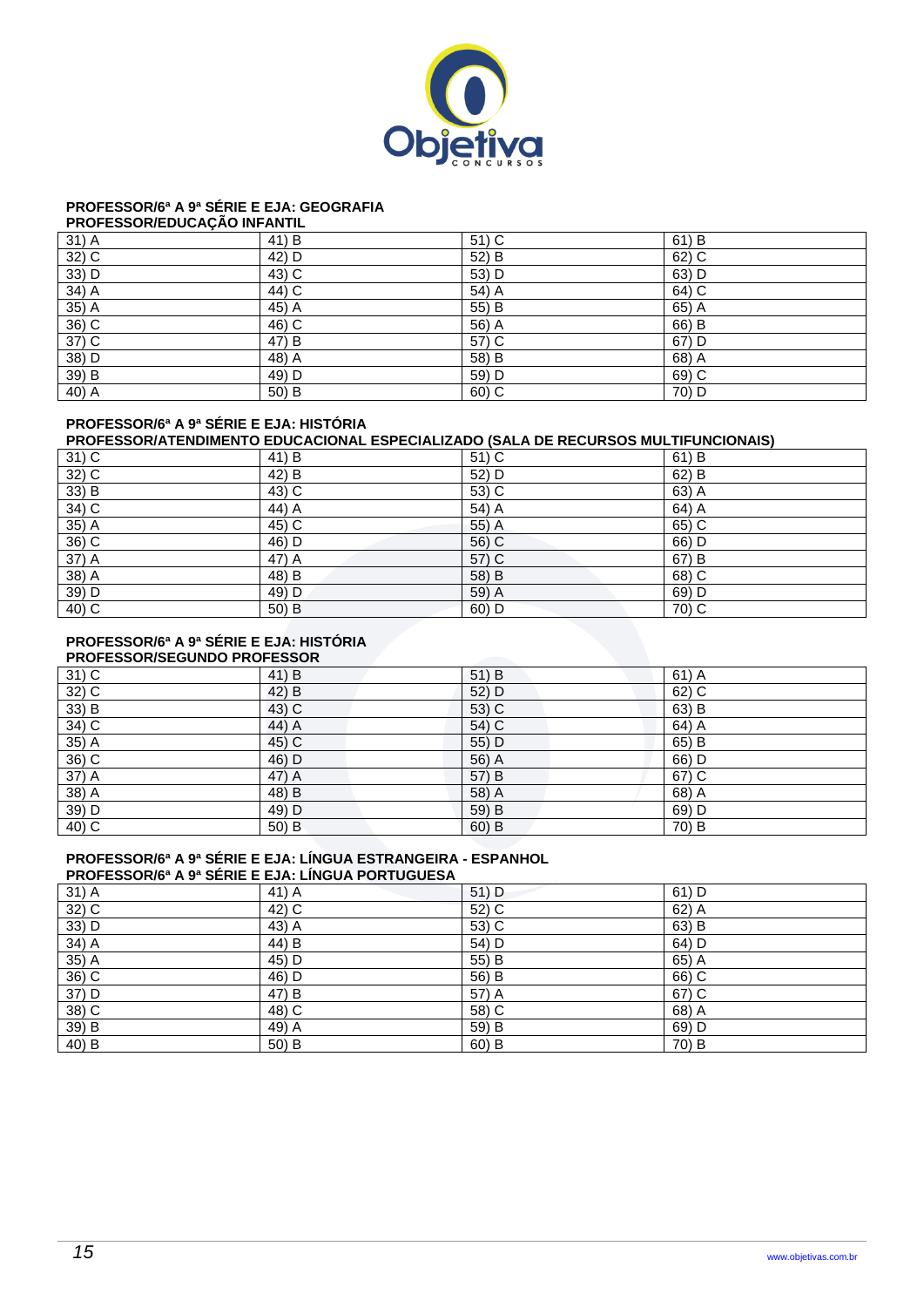

# **PROFESSOR/6ª A 9ª SÉRIE E EJA: LÍNGUA ESTRANGEIRA - INGLÊS**

| <b>PROFESSOR COM 2º GRAU AC MUSICA</b> |  |
|----------------------------------------|--|
|----------------------------------------|--|

| 31) D   | 41) A   | 51) D | 61) D |
|---------|---------|-------|-------|
| 32) A   | 42) C   | 52) A | 62) B |
| $33)$ C | 43) D   | 53) C | 63) D |
| 34) D   | 44) A   | 54) B | 64) A |
| $35)$ A | 45) B   | 55) B | 65) C |
| 36) B   | 46) C   | 56) C | 66) A |
| $37)$ C | 47) C   | 57) D | 67) C |
| $38)$ C | 48) D   | 58) D | 68) D |
| 39) D   | 49) B   | 59) C | 69) B |
| 40) B   | $50)$ C | 60) A | 70) D |

## **PROFESSOR/6ª A 9ª SÉRIE E EJA: LÍNGUA ESTRANGEIRA - INGLÊS**

| <b>PROFESSOR/1ª A 5ª SERIE E EJA</b> |       |         |         |  |
|--------------------------------------|-------|---------|---------|--|
| 31) D                                | 41) A | 51) A   | $61)$ C |  |
| $32)$ A                              | 42) C | 52) A   | 62) A   |  |
| $33)$ C                              | 43) D | 53) D   | 63) A   |  |
| 34) D                                | 44) A | 54) B   | 64) D   |  |
| $35)$ A                              | 45) B | 55) D   | 65) C   |  |
| 36) B                                | 46) C | 56) B   | 66) B   |  |
| 37) C                                | 47) C | 57) B   | 67) A   |  |
| $38)$ C                              | 48) D | 58) C   | 68) C   |  |
| 39) D                                | 49) B | 59) C   | 69) B   |  |
| 40) B                                | 50) C | $60)$ D | 70) D   |  |

## **PROFESSOR/6ª A 9ª SÉRIE E EJA: LÍNGUA ESTRANGEIRA - INGLÊS**

| <b>PROFESSOR/6ª A 9ª SERIE E EJA: LINGUA PORTUGUESA</b> |  |  |
|---------------------------------------------------------|--|--|
|                                                         |  |  |
|                                                         |  |  |
|                                                         |  |  |

|         | THOT EUGURIA THU UERIE E EURI EINGURT URTUGUEUR |         |       |  |  |
|---------|-------------------------------------------------|---------|-------|--|--|
| 31) D   | 41) A                                           | 51) D   | 61) D |  |  |
| $32)$ A | 42) C                                           | 52) C   | 62) A |  |  |
| 33) C   | 43) D                                           | 53) C   | 63) B |  |  |
| 34) D   | 44) A                                           | 54) D   | 64) D |  |  |
| 35) A   | 45) B                                           | 55) B   | 65) A |  |  |
| 36) B   | 46) C                                           | 56) B   | 66) C |  |  |
| 37) C   | 47) C                                           | 57) A   | 67) C |  |  |
| $38)$ C | 48) D                                           | 58) C   | 68) A |  |  |
| 39) D   | 49) B                                           | 59) B   | 69) D |  |  |
| 40) B   | 50) C                                           | $60)$ B | 70) B |  |  |

## **PROFESSOR/6ª A 9ª SÉRIE E EJA: LÍNGUA ESTRANGEIRA - INGLÊS**

| <b>PROFESSOR/SEGUNDO PROFESSOR</b> |       |       |         |  |
|------------------------------------|-------|-------|---------|--|
| 31) D                              | 41) A | 51) B | $61)$ A |  |
| 32) A                              | 42) C | 52) D | 62) C   |  |
| $33)$ C                            | 43) D | 53) C | 63) B   |  |
| 34) D                              | 44) A | 54) C | 64) A   |  |
| 35) A                              | 45) B | 55) D | 65) B   |  |
| 36) B                              | 46) C | 56) A | 66) D   |  |
| 37) C                              | 47) C | 57) B | 67) C   |  |
| 38) C                              | 48) D | 58) A | 68) A   |  |
| 39) D                              | 49) B | 59) B | 69) D   |  |
| 40) B                              | 50) C | 60) B | 70) B   |  |